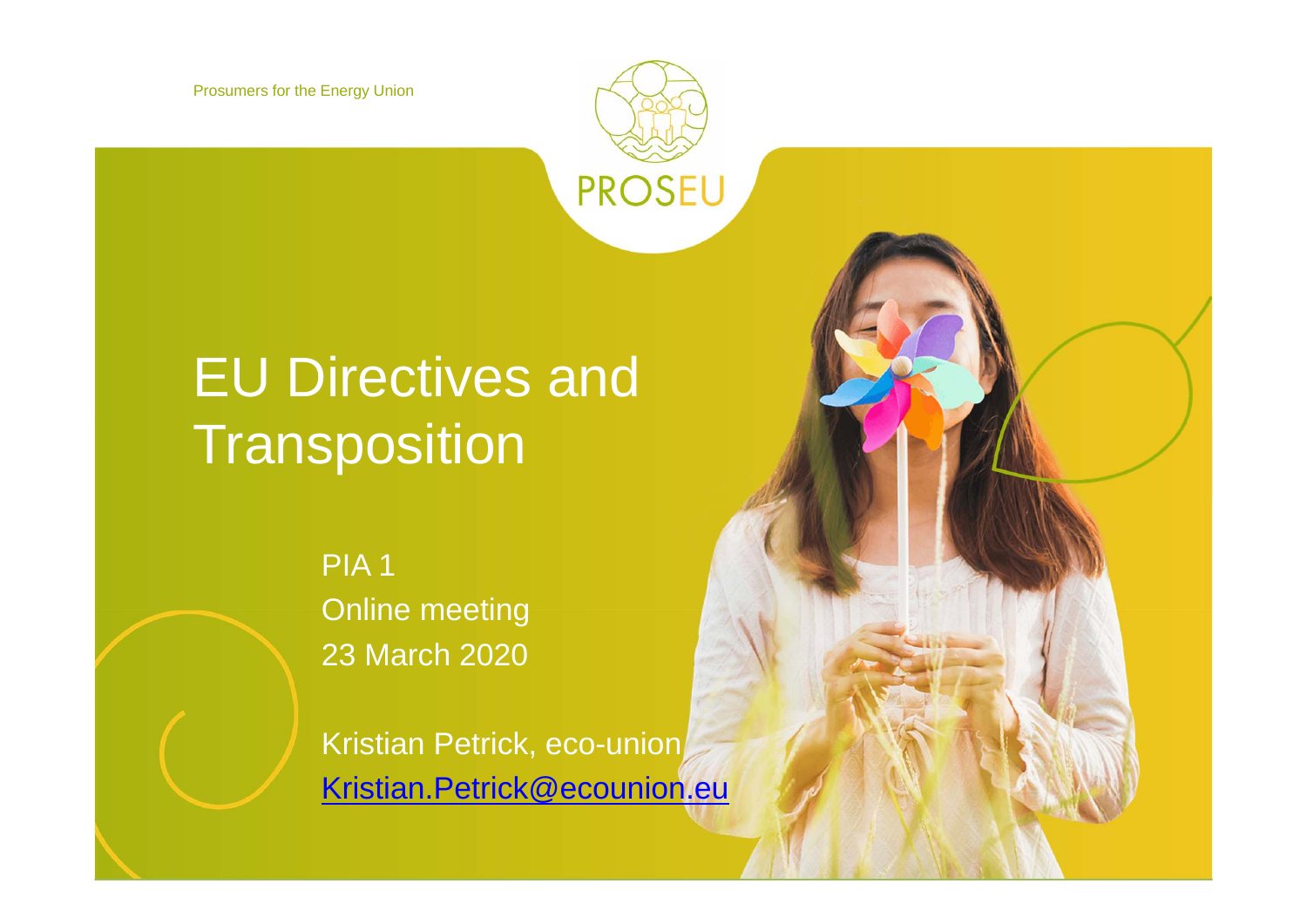

- •Introduction
- $\bullet$ What does transposition of EU directives mean?
- What has to be transposed and how should it be done?
- $\bullet$ Proposed timelines and next steps
- $\bullet$ **Discussion**

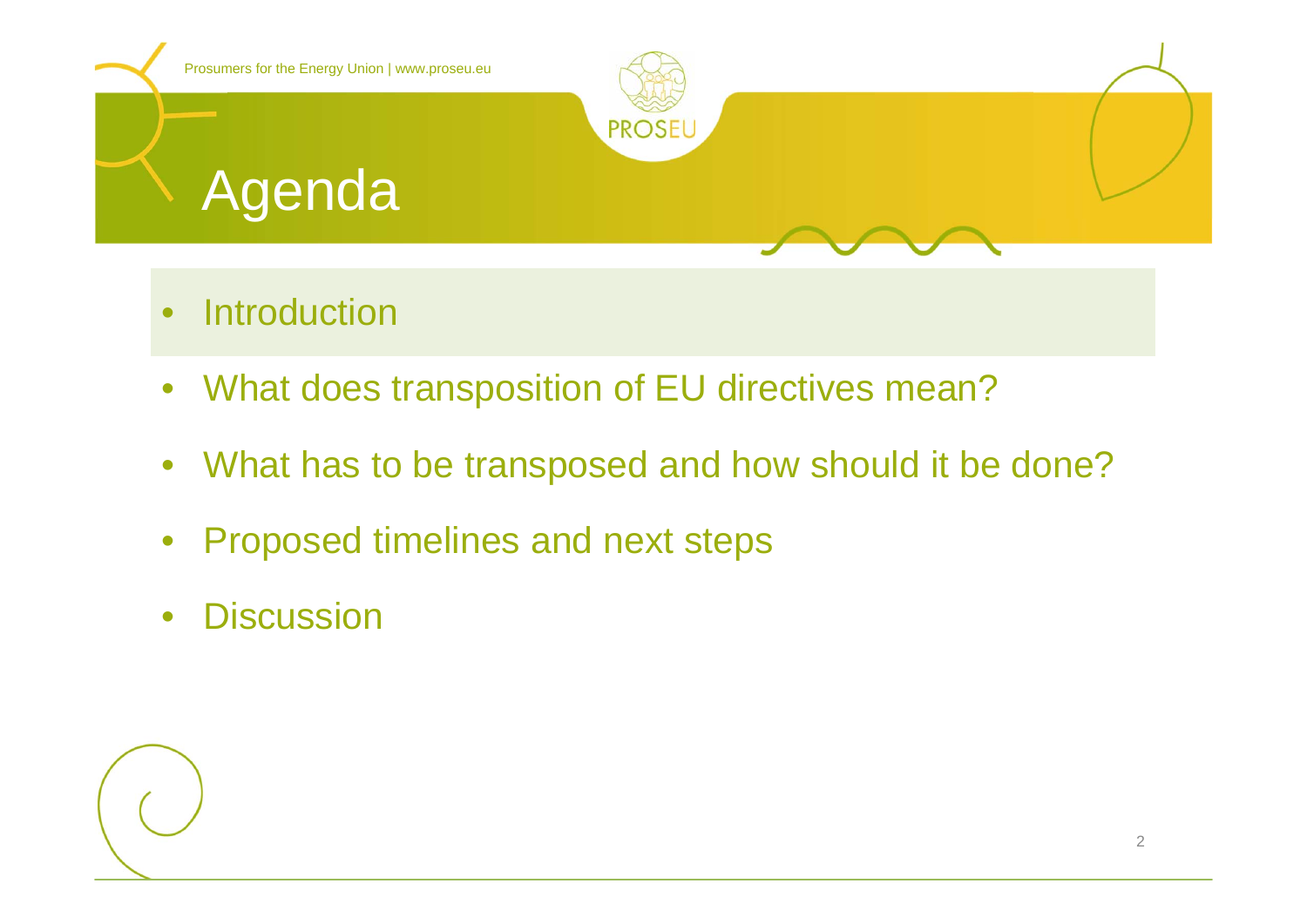

Self-consumption and energy communities have been defined in EU legislation (« Clean Energy Package »)

- 1. Recast of the Renewable Energy Directive (RED II)
	- Renewables self-consumer
	- Rewable energy communities
- 2. Recast of the Electricity Market Directive (EMD)
	- Active consumer
	- Citizens energy communities
- 3. Governance Regulation
	- National Energy Action Plans (NECPs)

### Every citizen has now **the right** to

- •generate,
- •self-consume
- store and
- sell renewable energy, and to participate in

energy communities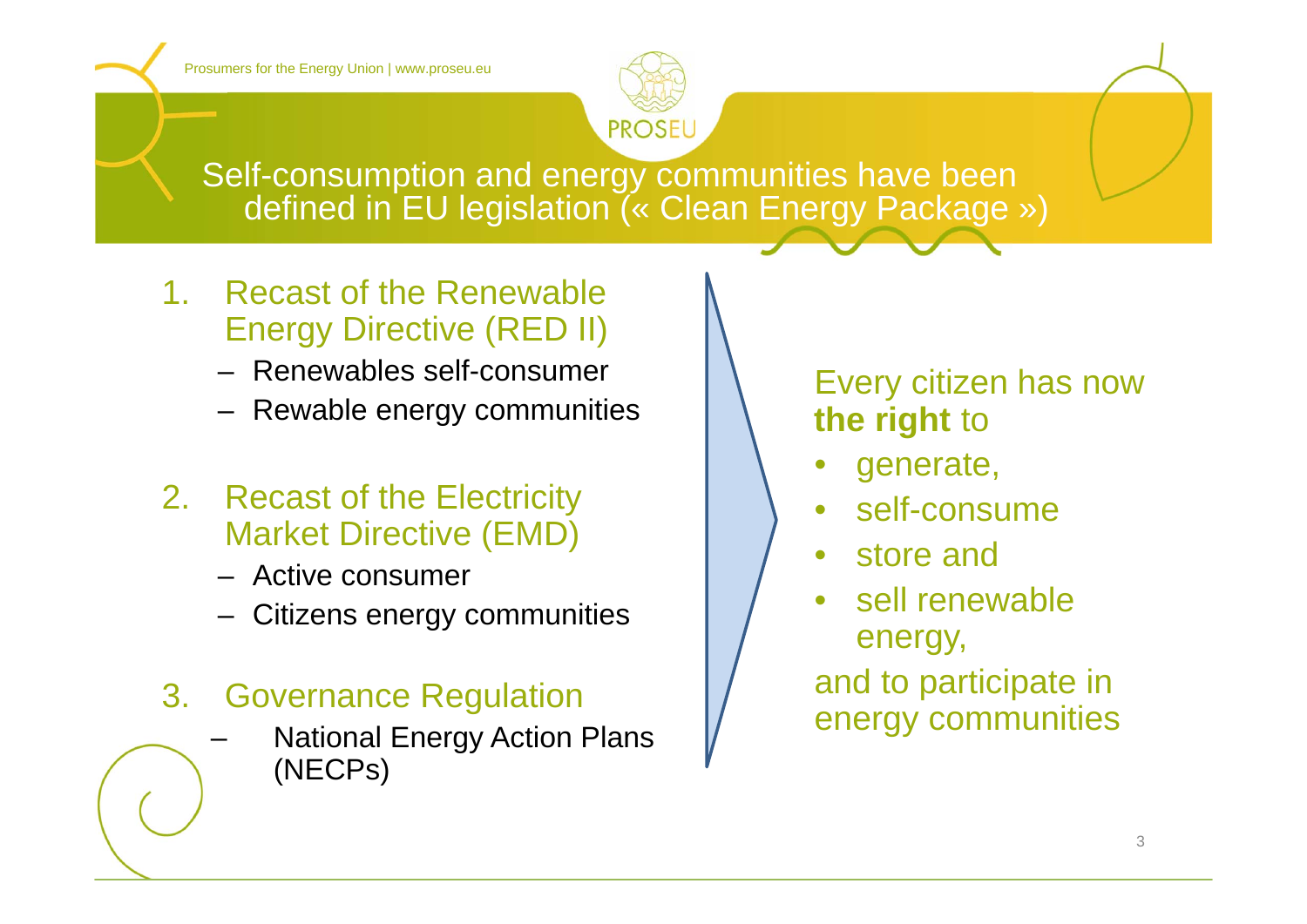

Parts of the Clean Energy Package have to be transposed to national legislation, EMD by 31/12/20 and RED II by 30/6/21

But there is a risk that MS do not transpose these directives adecuately, too late or without proper public consultation



How should MS transpose the prosumer-related provisions? And how can citizens' input be ensured?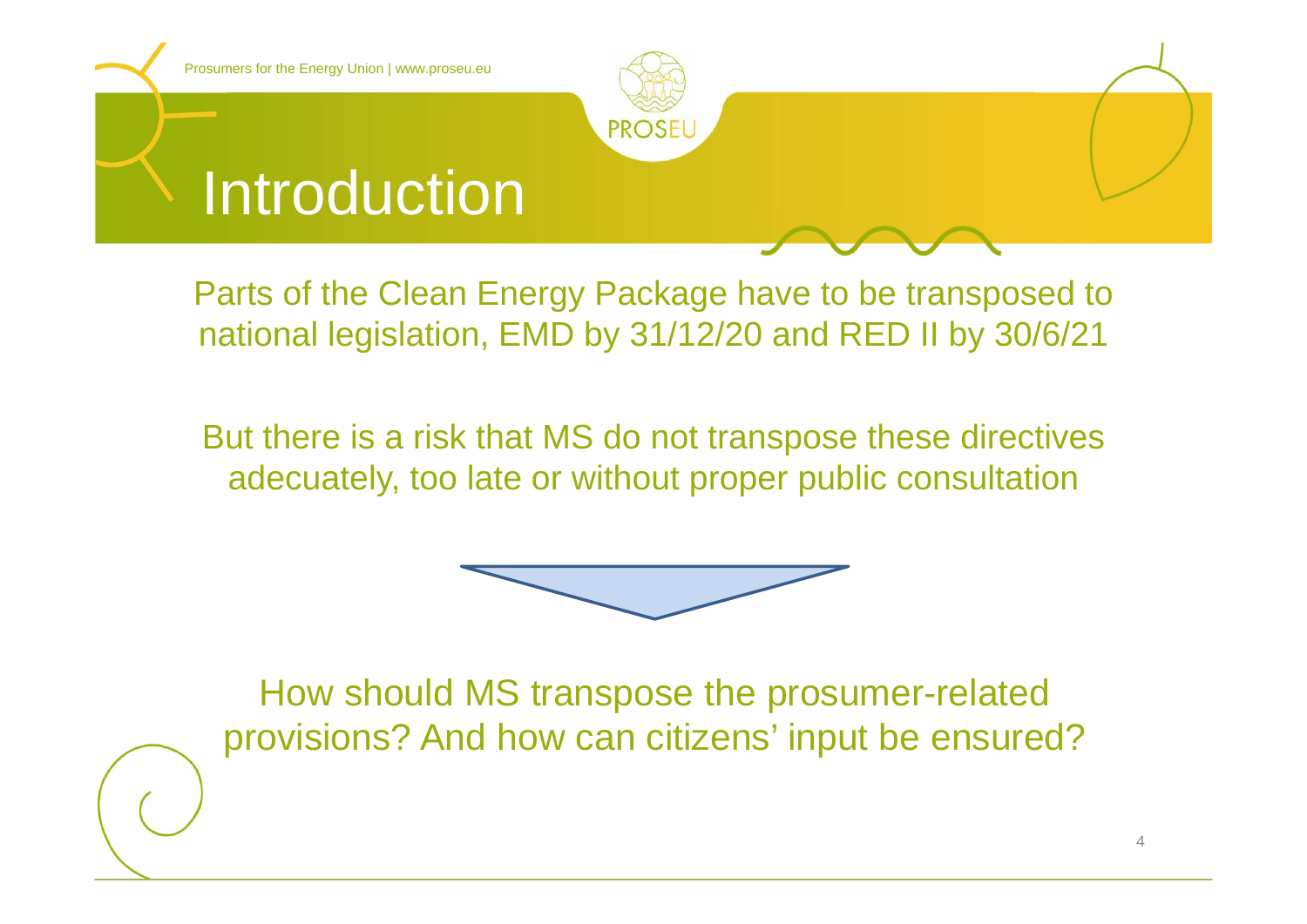

- $\bullet$ This is about individual and collective rights
- $\bullet$  If not done well, citizens cannot fully enjoy these new rights
- • Therefore being consulted early on in the process is crucial.
- As every MS has different legislation in place, the detailed implementation needs to be followed as well.

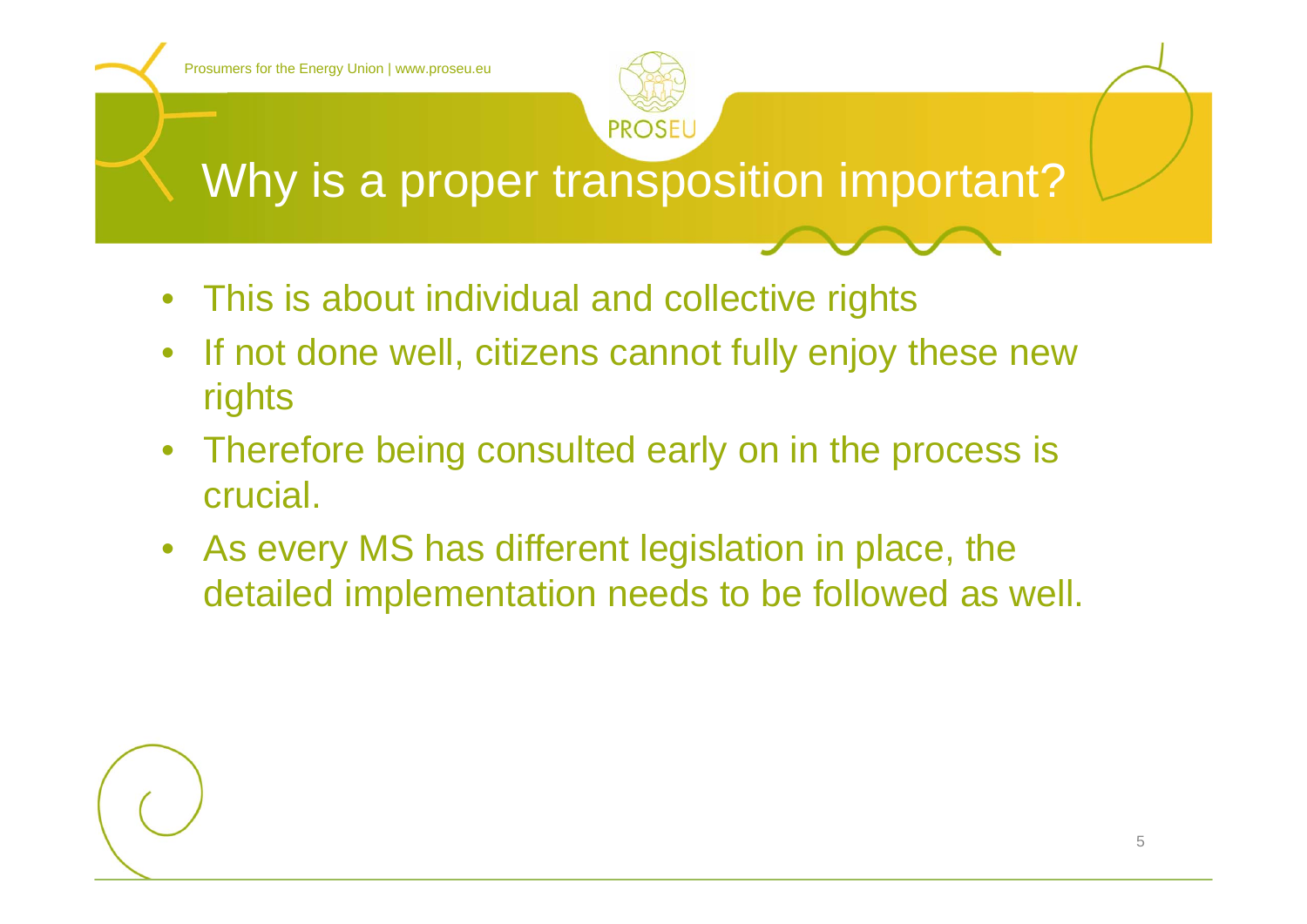

- •**Introduction**
- $\bullet$ What does transposition of EU directives mean?
- $\bullet$ What has to be transposed and how should it be done?
- $\bullet$ Proposed timelines and next steps
- $\bullet$ **Discussion**

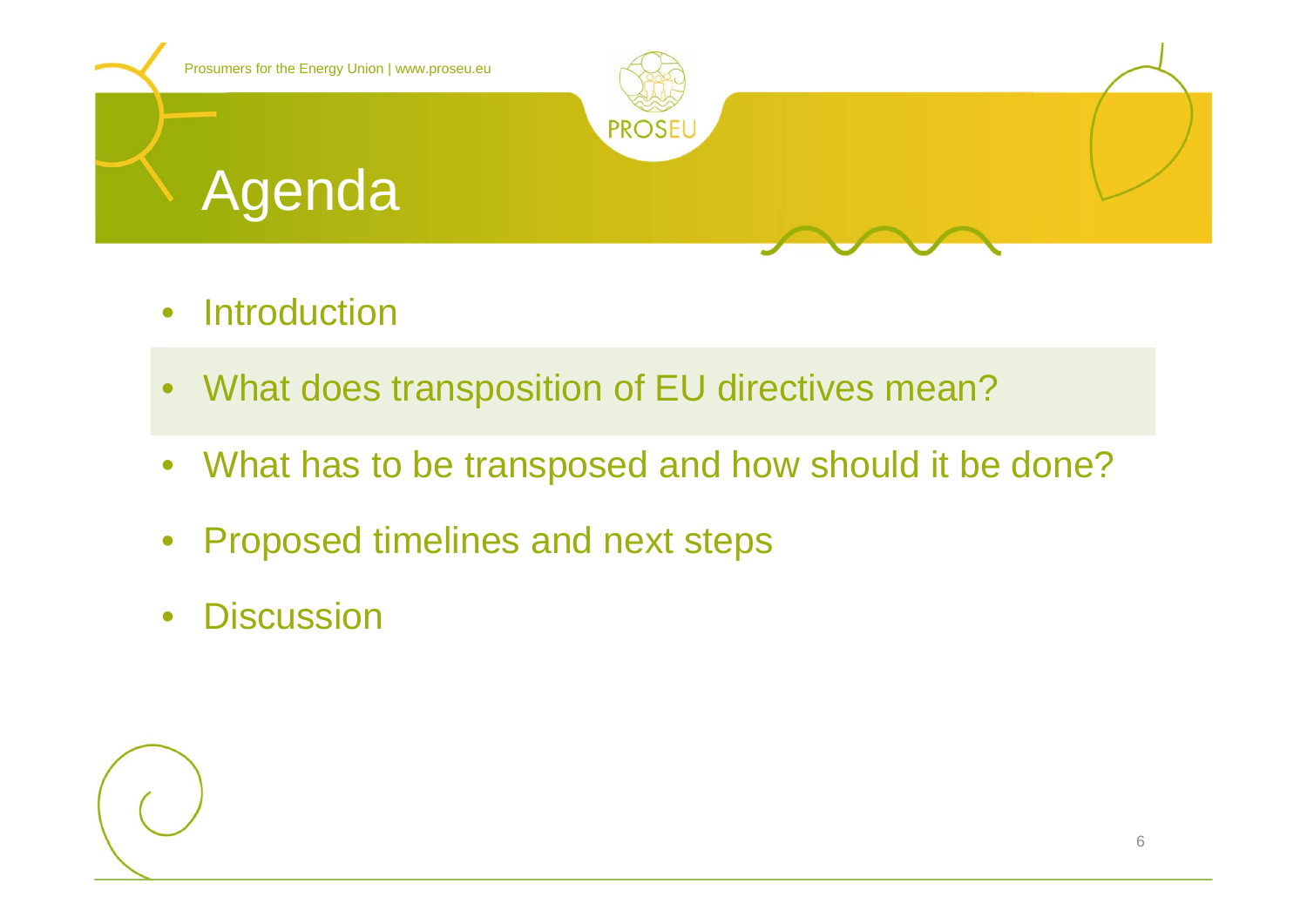

General information about the transposition process

- EU Regulations are so strong, they are imposed directly on MS, they don't need transpostion, they just have to be implemented
- Directives need to be transposed, i.e. translated, to national legislation.
- To that end, a deadline is given by the EC
- In case of delays, an infringement procedure is started.
- The EC carries out a conformity check.
- However, sometimes the problems occur in lowerlevel legislation or regulation.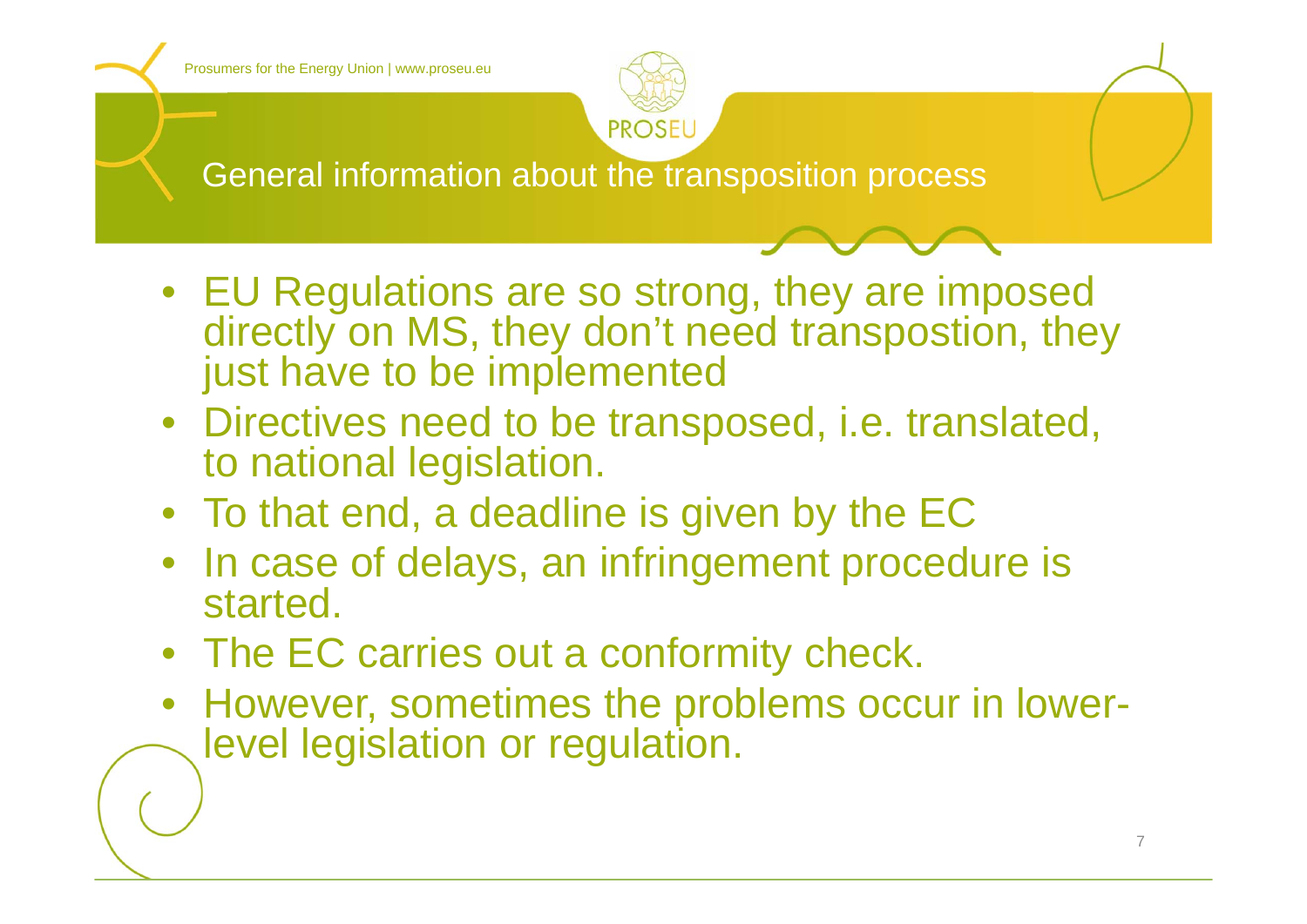

### General Transposition Performance of Member States is quite divers



This report takes into account all transposition notificationsmade by **10 December 2018**for directives witha transposition deadline on or before **30 November 2018**

Source: EC 2019 https://ec.europa.eu/internal\_market/scoreboard/performance\_by\_governance\_tool/transposition/index\_en.htm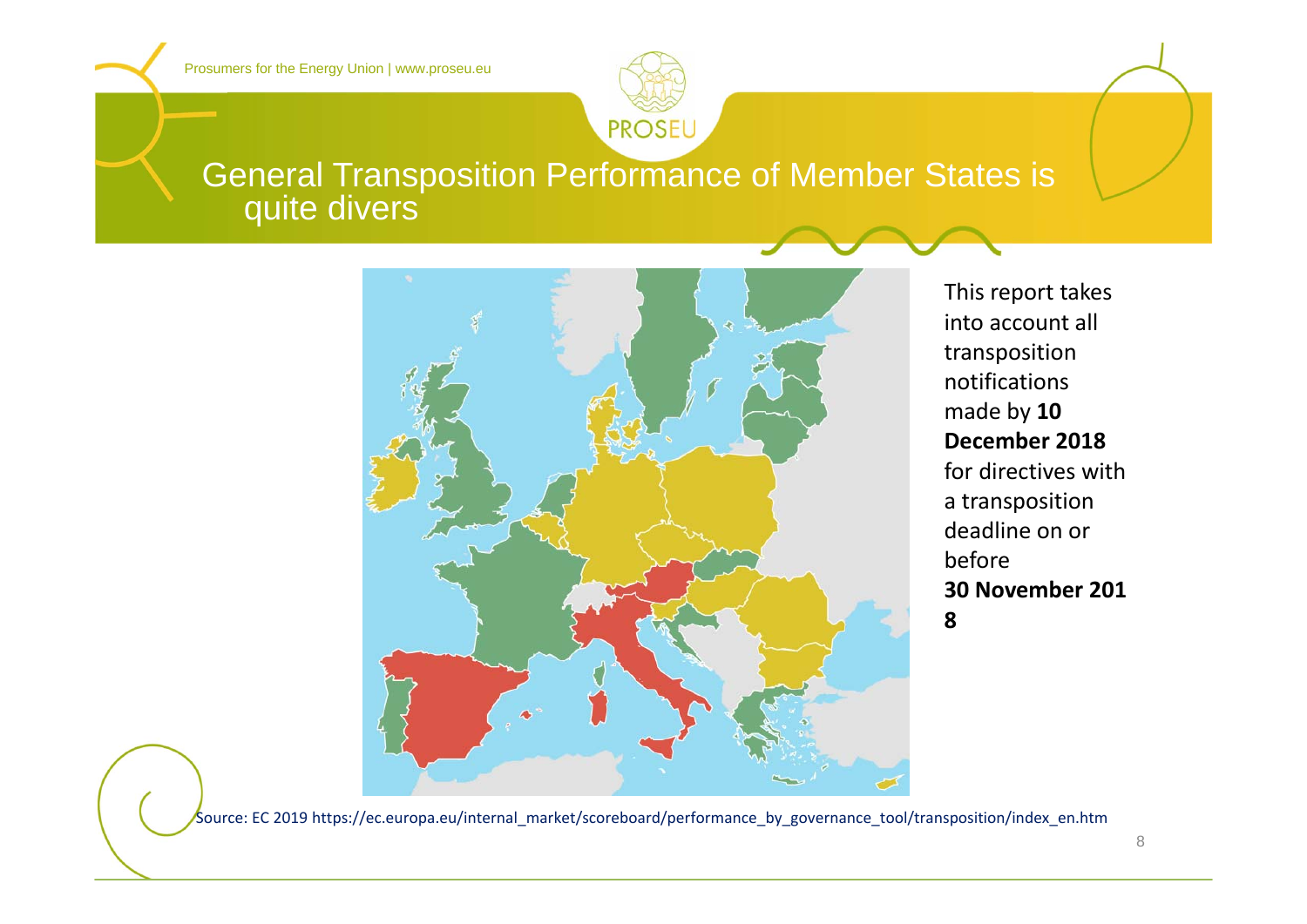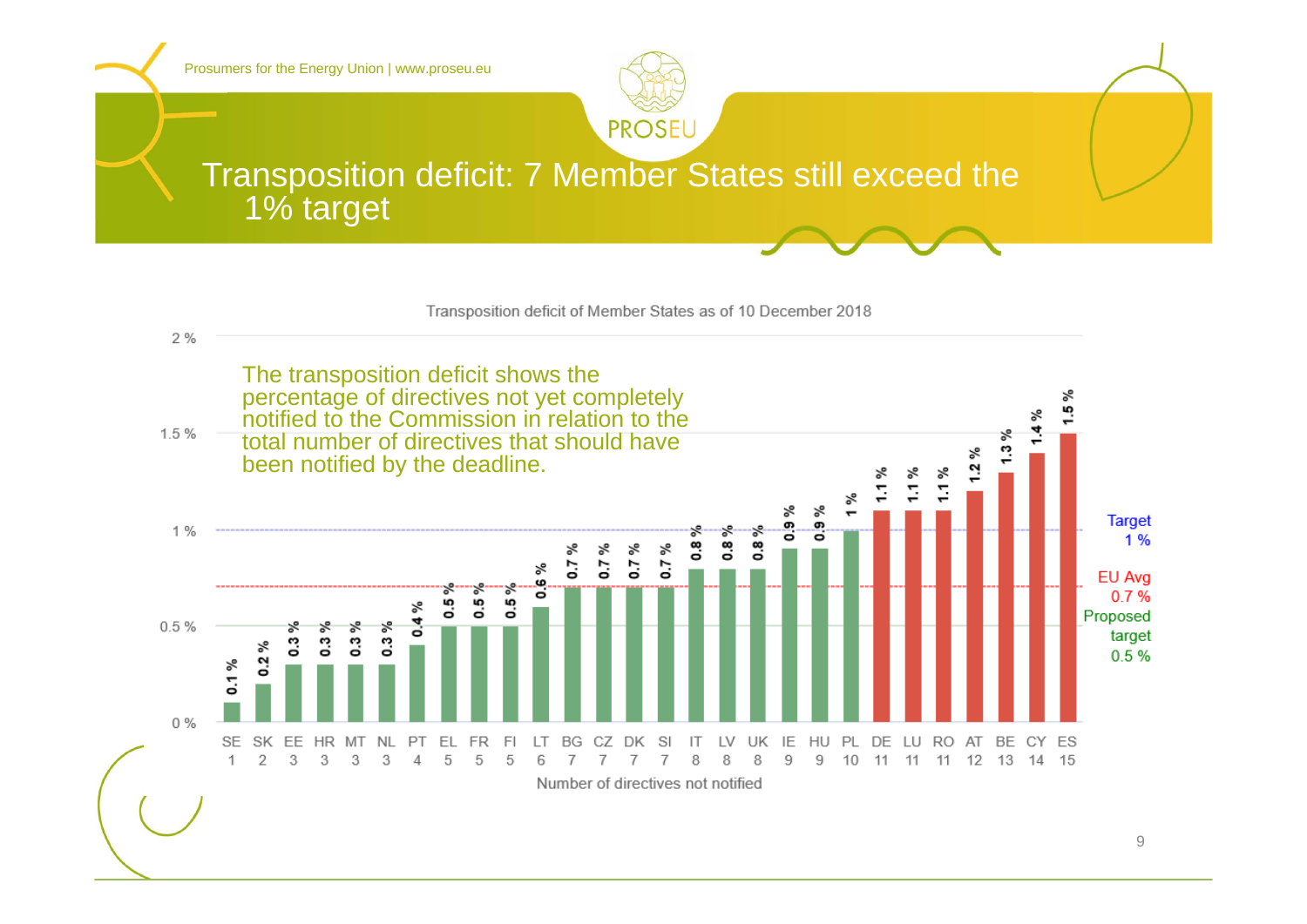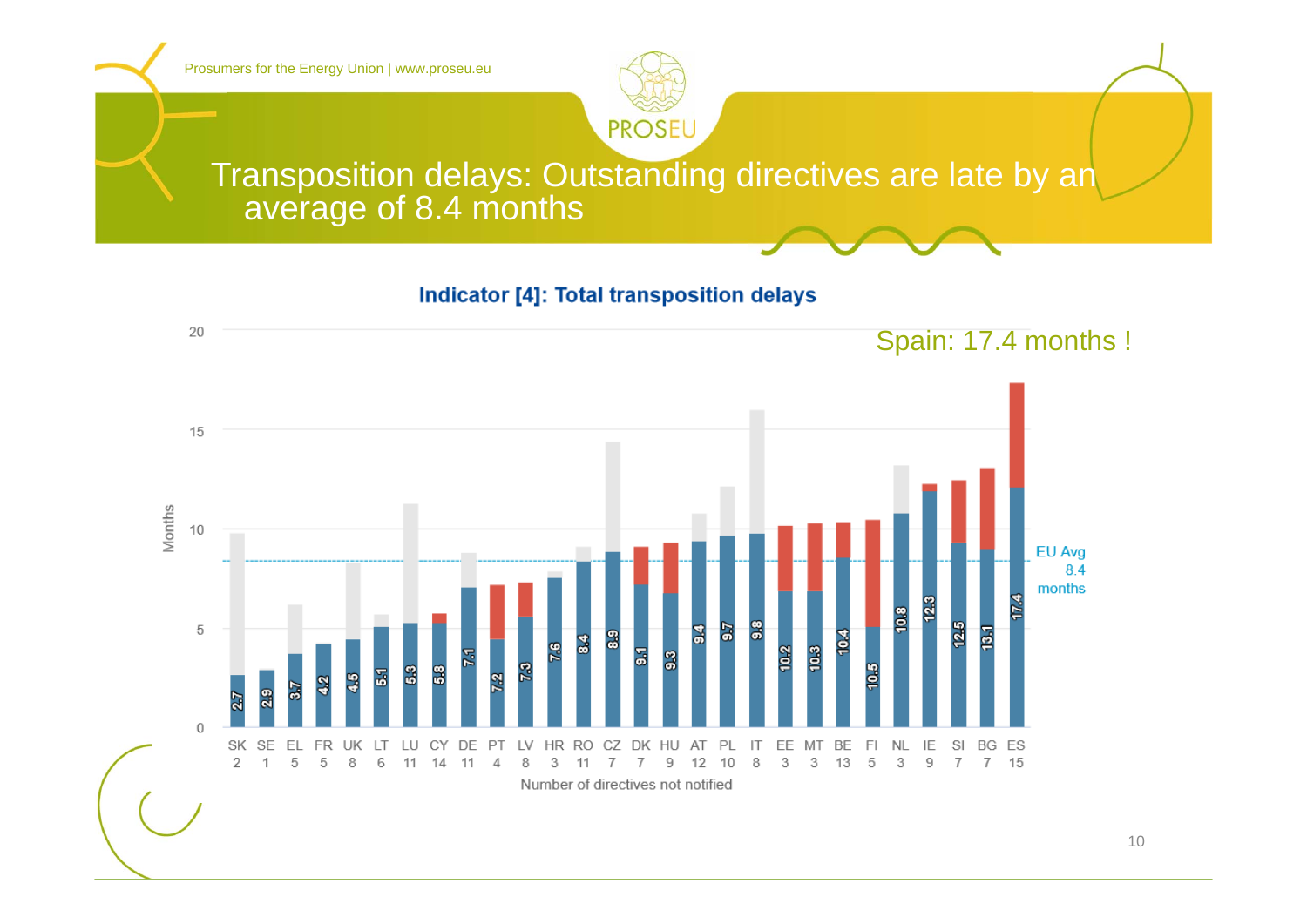

### Different starting points: In 2019, nine MS had legislation on collective self-consumption in place



By contrast: Individual selfconsumption models exist in most countries.Collective self-consumption not to be confused with energy communities!

> Pays ou régions ayant adopté un cadre réglementaire spécifique à l'ACC Pays ou régions ayant adopté un cadre réglementaire sur les « communautés d'énergie locales »

Pays en cours de législation : PT & LUX

Pas de législation

Source: Sia-Partners France 2019 Enerplan Energy-Lab\_Autoconsommation-collective\_VF-1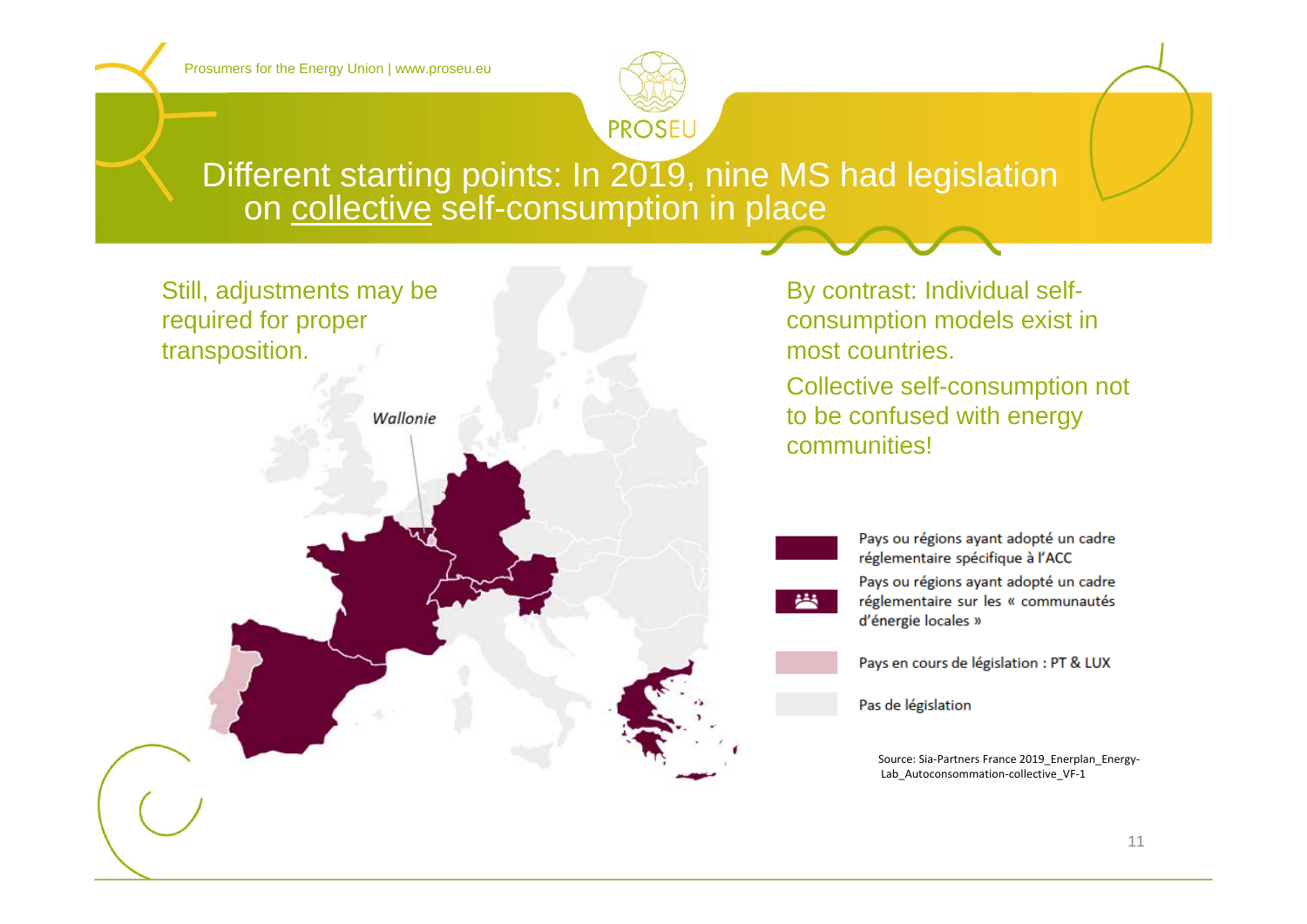

### Examples: Suppositions: How DE and ES may transpose RED II and EMD

#### **Germany**

- $\bullet$ • RED II: Most likely amendments to EEG
- •• EMD: to be checked
- • Cooperatives and other organisations suitable for RECs/CECs ‐ tbc which laws apply

#### •● RED II: Self-consumption and shared self-consumption are already largely defined in Royal Decree 244/2019

**Spain**

- • EMD: Amendment to Electricity Law – tbc
- • Cooperatives and other organisations suitable for RECs/CECs – tbc which laws apply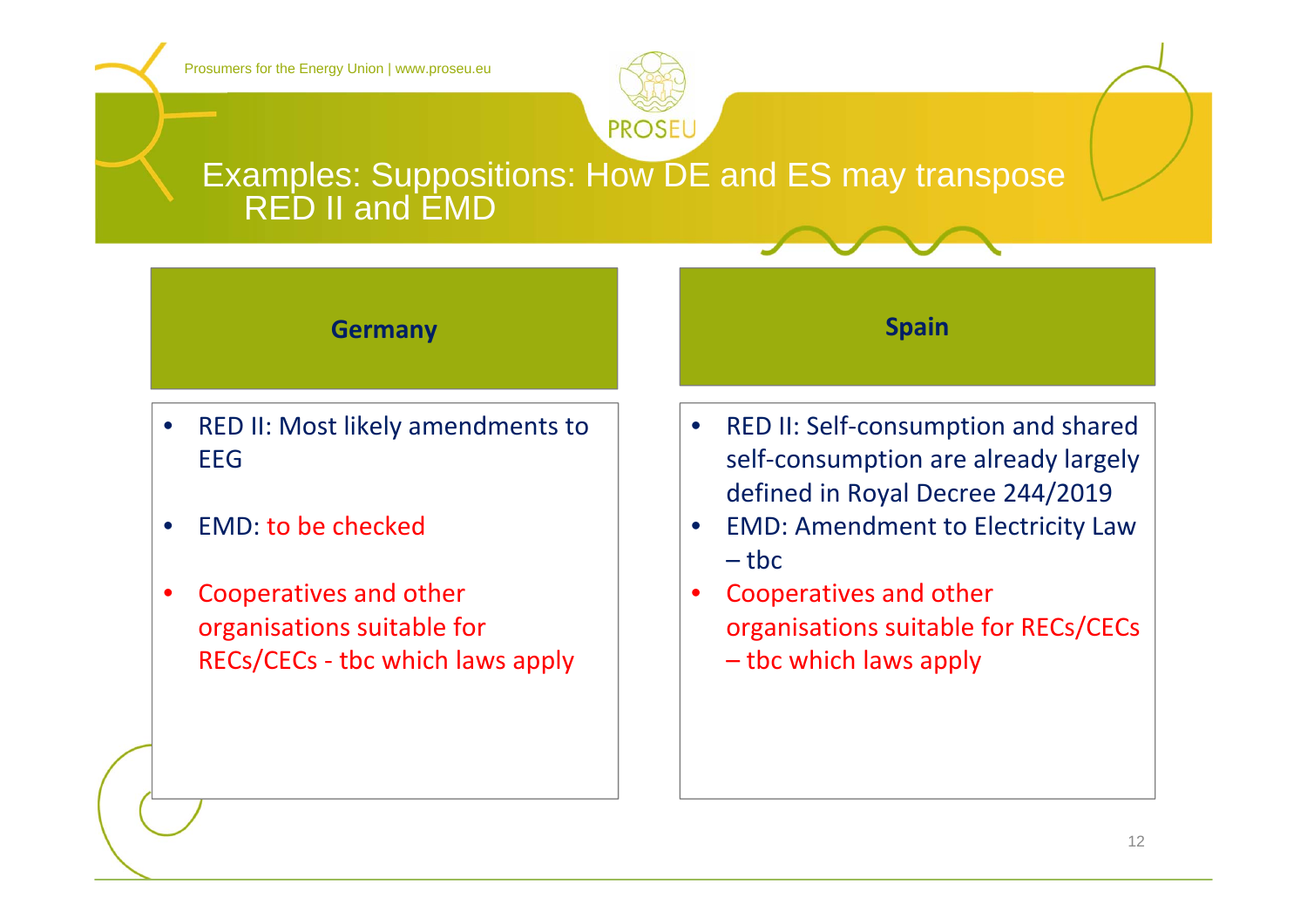

- •**Introduction**
- $\bullet$ What does transposition of EU directives mean?
- •What has to be transposed and how should it be done?
- $\bullet$ Proposed timelines and next steps
- $\bullet$ **Discussion**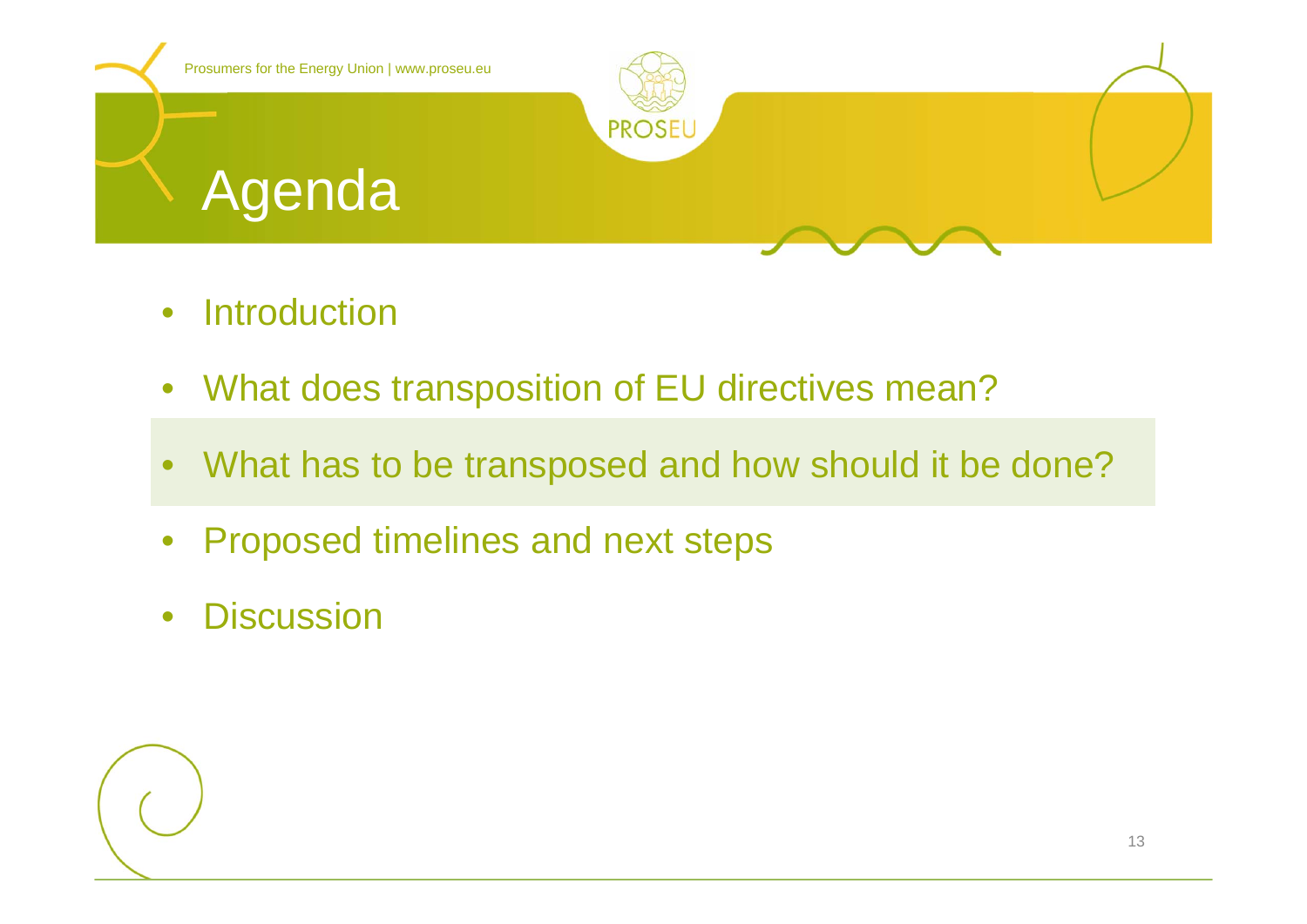

### What needs to be transposed? Key articles on prosumer rights and energy communities

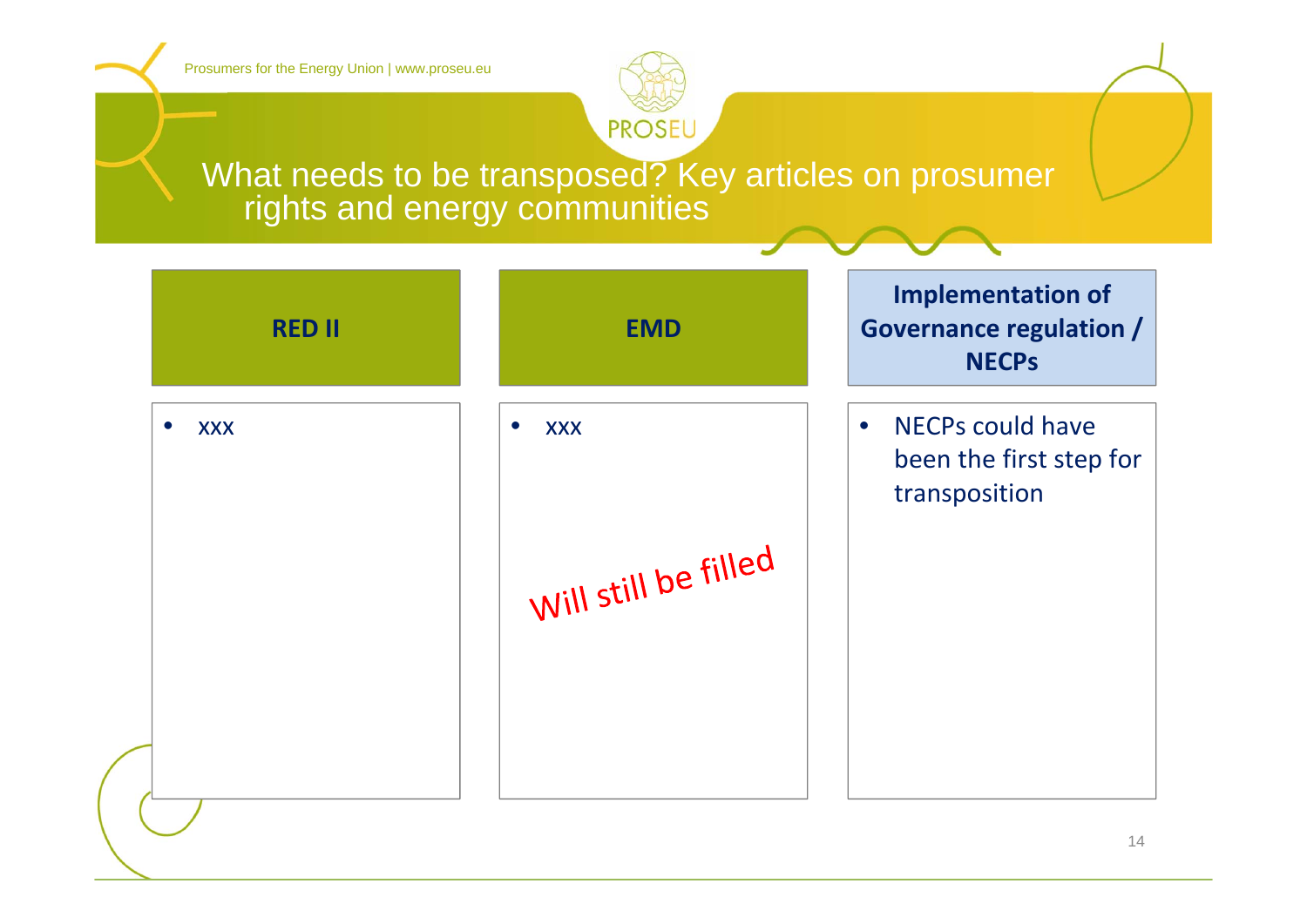

## Principles for prosumer policies



**1. Setting ambitious targets**

**2. Ensuring economic viability through favourable framework conditions**

**3. Fostering Renewable Energy Communities**

**5. Ensuring prosumer represen‐ tation ingovernance processes**

Source: PROSEU https://proseu.eu/sites/default/files/Resources/PROSEU\_Task%203.3\_Principles%20for%20Prosumer%20Policy%20Options\_2019‐09‐30.pdf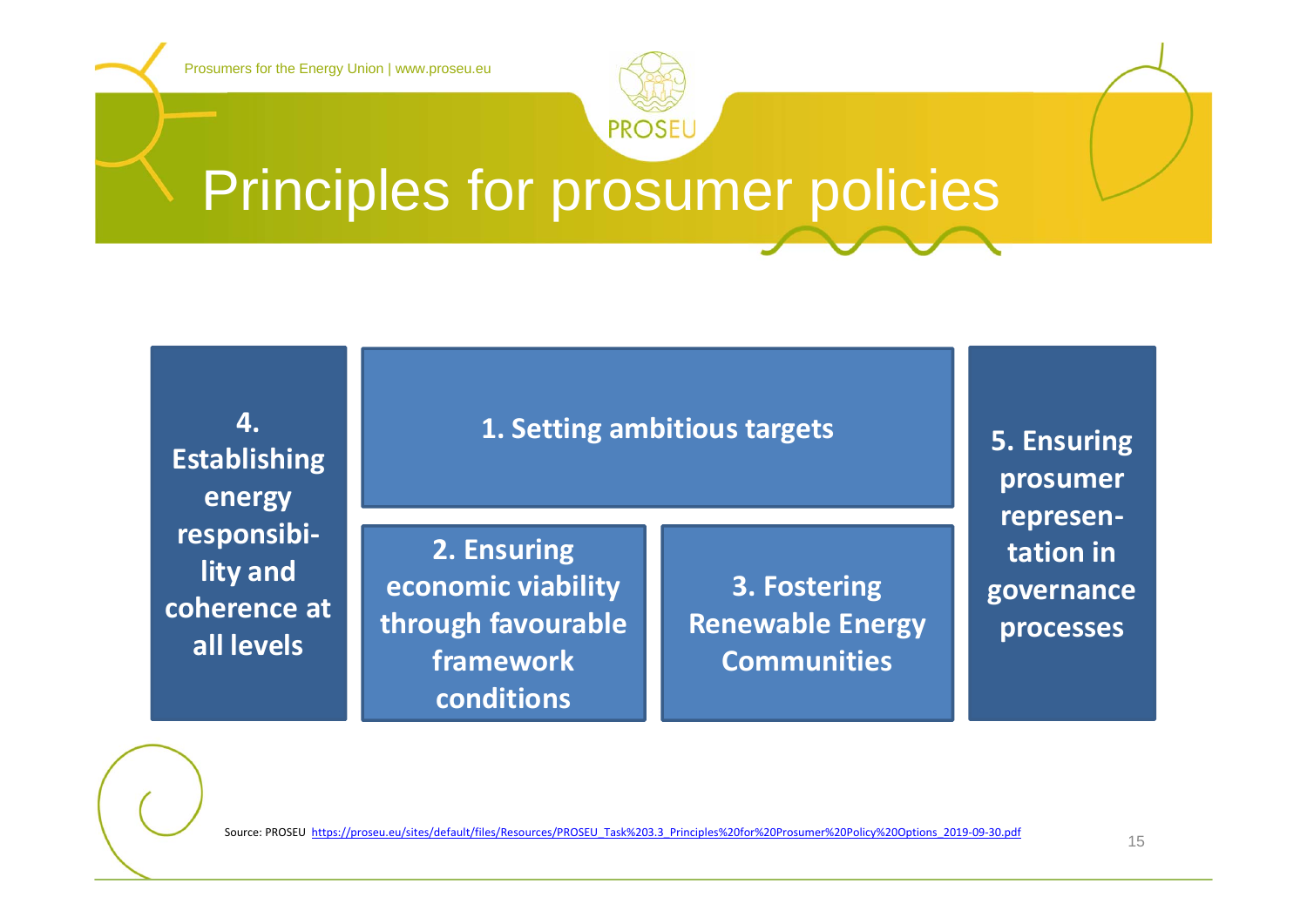

## 1. Setting ambitious targets



- 1.Targets for roof-top PV
- minimum target of at least 50% by 2030
- Important: Maximum use of roof space
- 2.Targets for energy communities (ECs)
- 30-50% share of the total national RE target (new builts)
- Number of ECs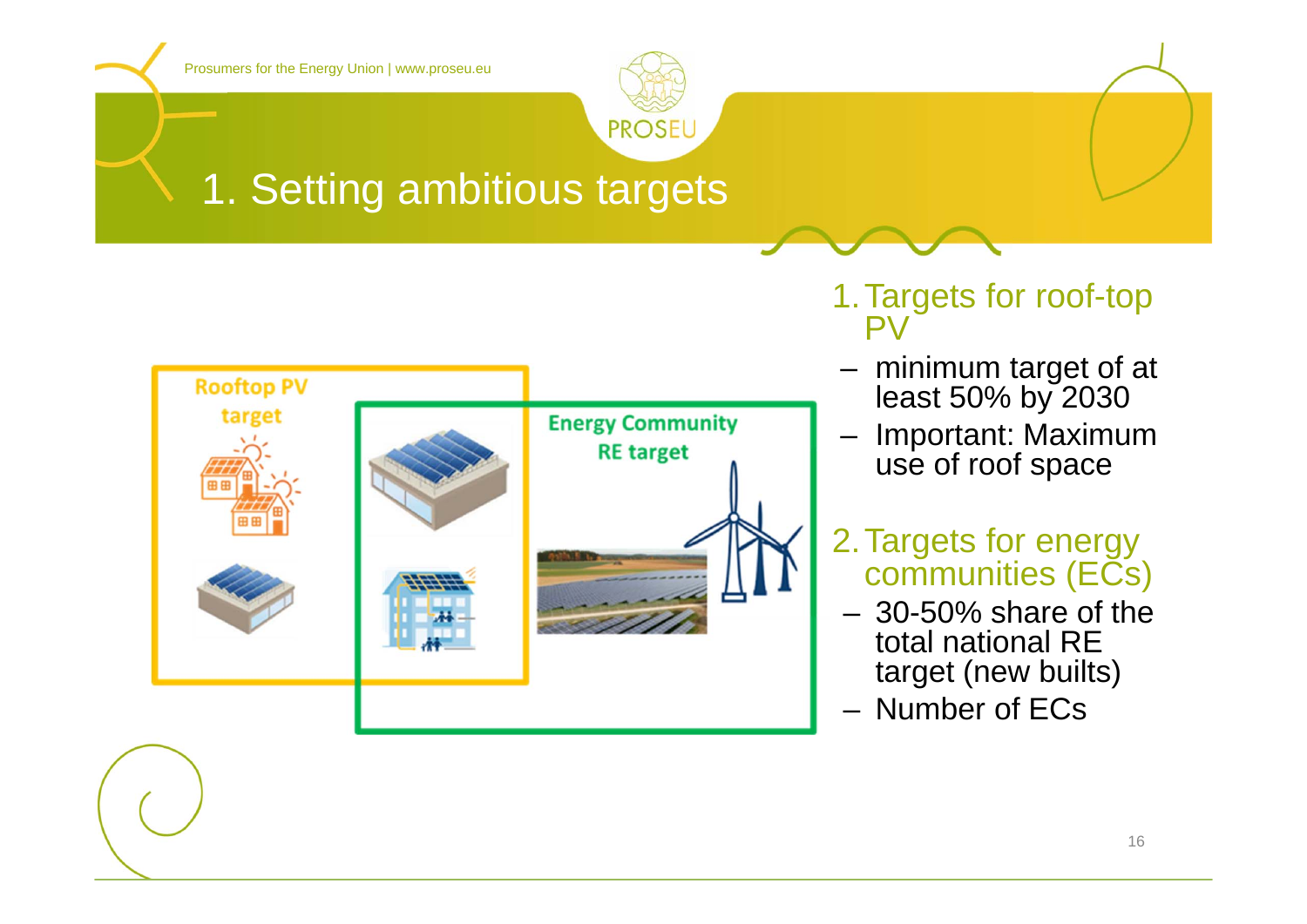

## EU roof-top PV target of some 340 GW by 2030

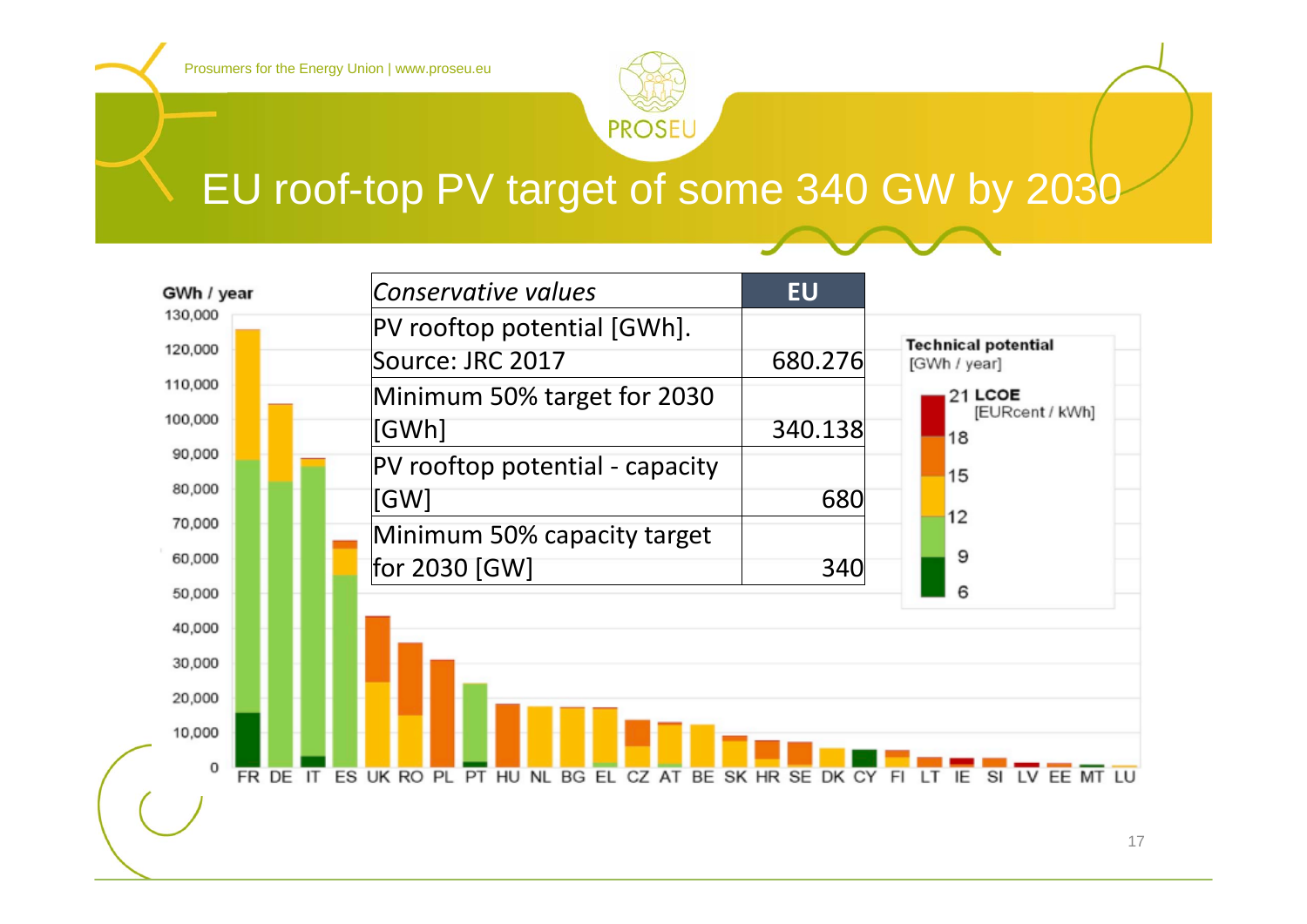

Targets should include all (large and small) RE projects initiated by energy communities (RECs and CECs)

- $\bullet$  Targets can be
	- share of total national RE target, e.g. 30-50%
	- Share of households being members of a an EC, e.g. 5% by 2030 (currently: 1,500 European ECs with 1 million citizens -> 0.2% of EU population or 0.4% of the households; some 10-20% long term target)
	- Number of (renewable) energy communities
	- Number of members in (renewable) energy communities
	- Number of jointly acting renewable self-consumption activities
- Appropriate and some kind of obligation required to include ECs in RE projects
	- especially if close to settlements to increase social acceptance.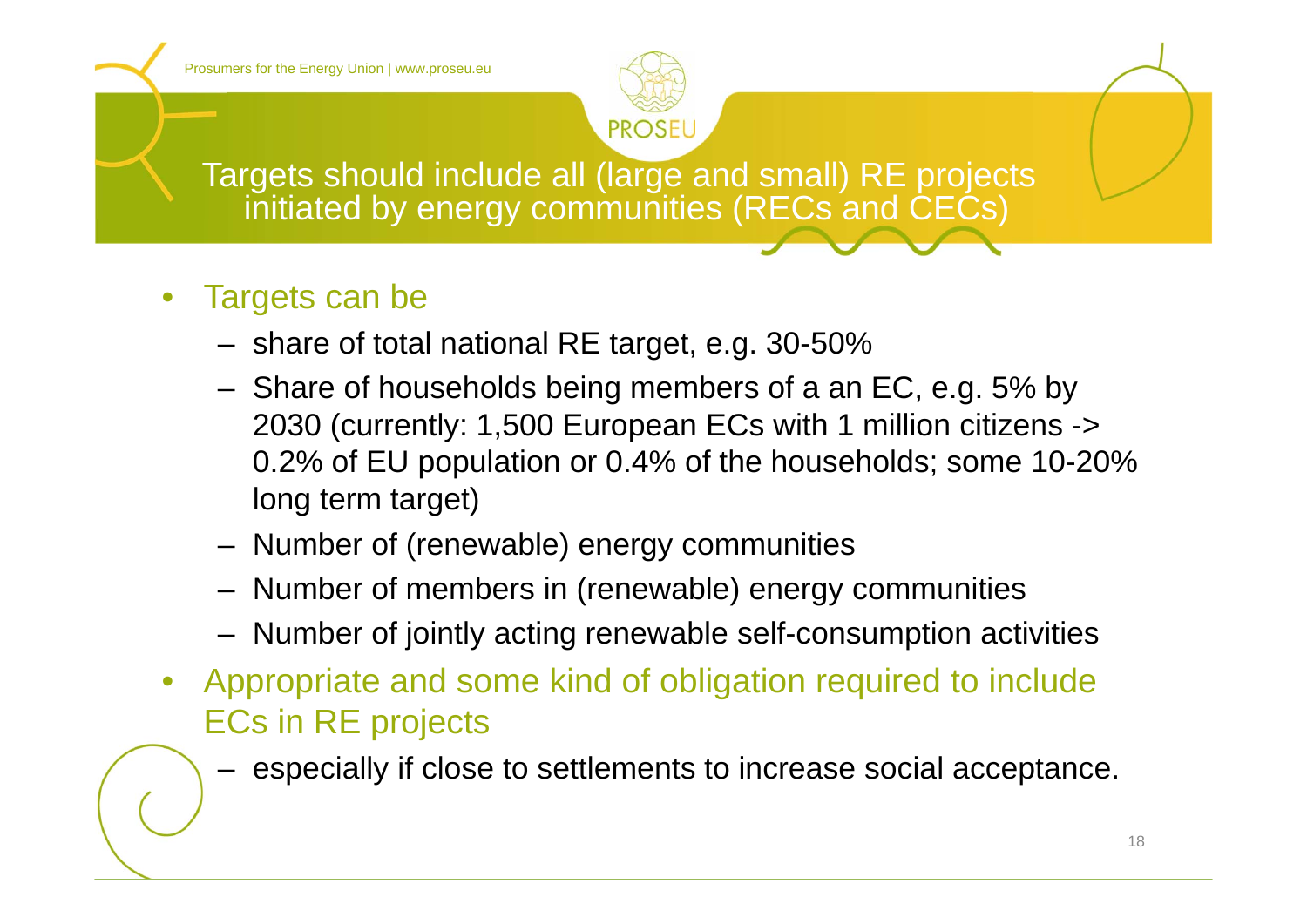

- Allow for self-consumption beyond a building
- Fair remuneration for excess electricity
- Conducive rate design
- $\bullet$ Simple taxation mechanisms
- $\bullet$ Unconditional priority grid access

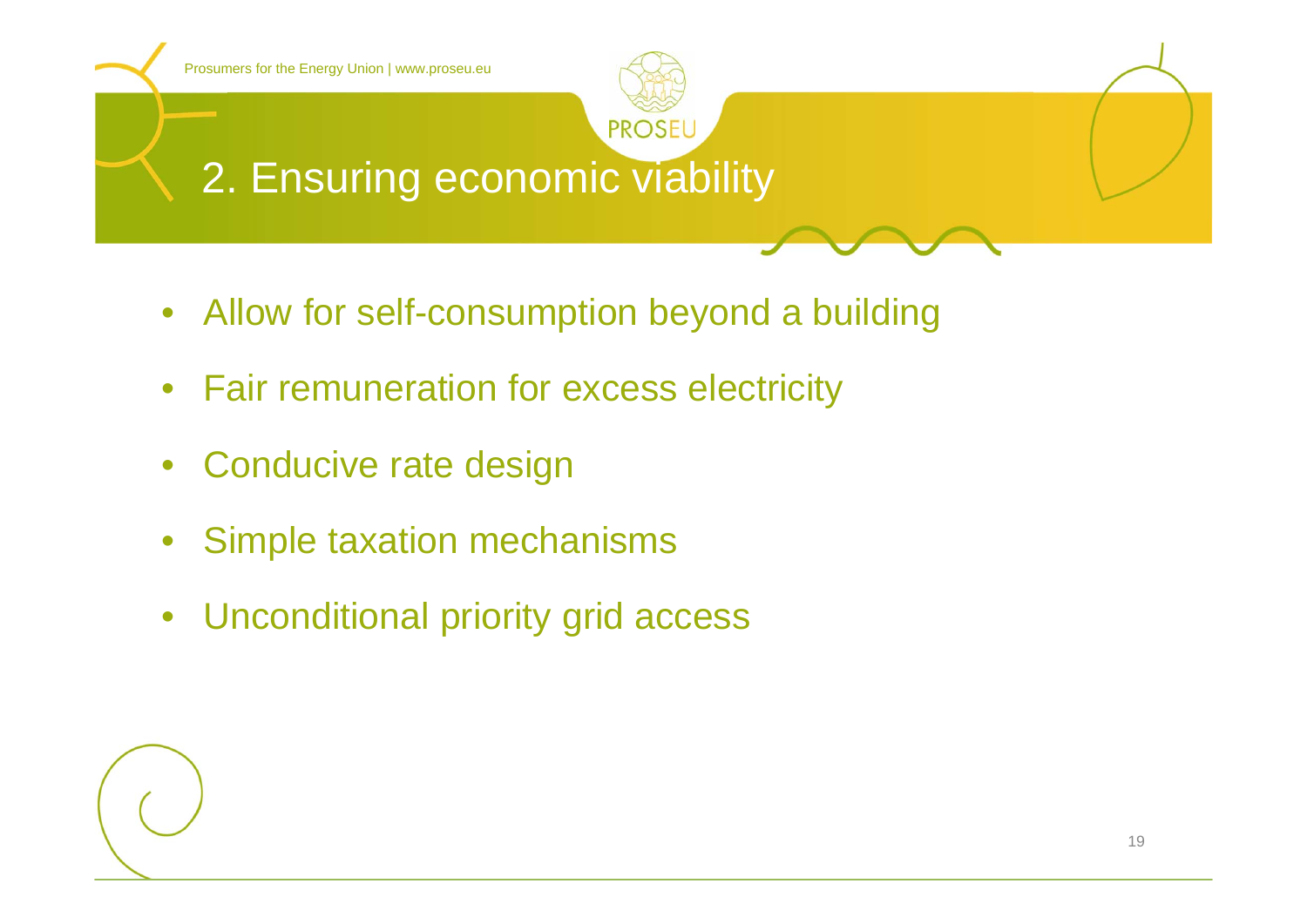•

![](_page_19_Picture_1.jpeg)

3. Fostering Renewable Energy Communities

- Define national forms of energy communities
	- Allow for simple legal set-up
- Conduct transparent cost-benefit analyses
	- – NECPs should either reference such analysis or provide a plan on how and when to do it.
- Remove administrative, technical, financial and legal barriers, e.g. by creating single contact points
- Support participation of energy poor and marginalised households
	- Provide energy-related education and literacy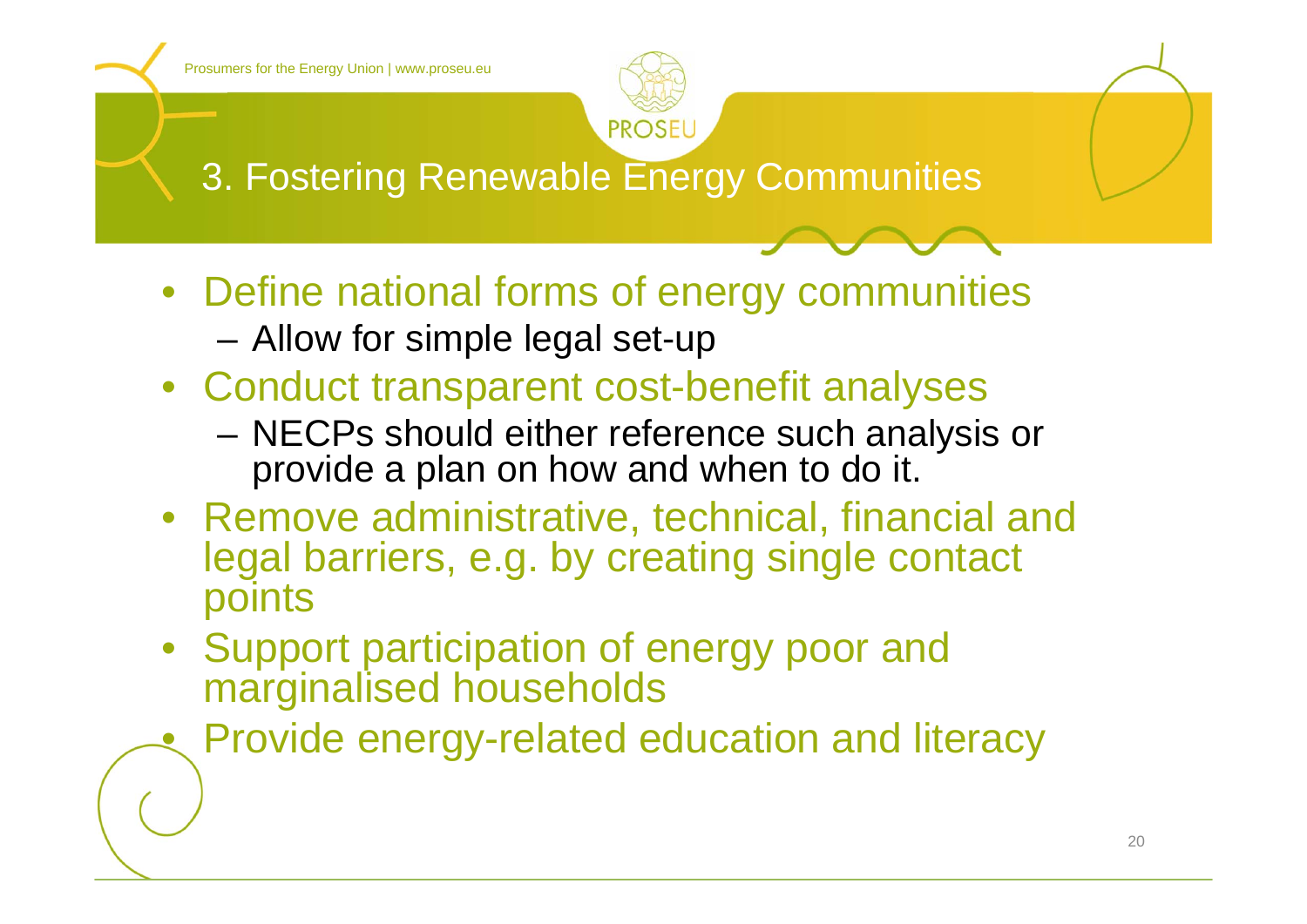•

![](_page_20_Picture_1.jpeg)

4. Energy responsibility and coherence at all levels

- $\bullet$  Distributed Energy leads to distributed responsibilities
	- Local, regional and national actors have to become (energy) accountable by defining their own energy and climate plans.
- $\bullet$  Ensure environmental, social and economic sustainability
	- Use of built-environment is key
- Pursue a common 100% renewable goal

Ensure coherence with other legislative frameworks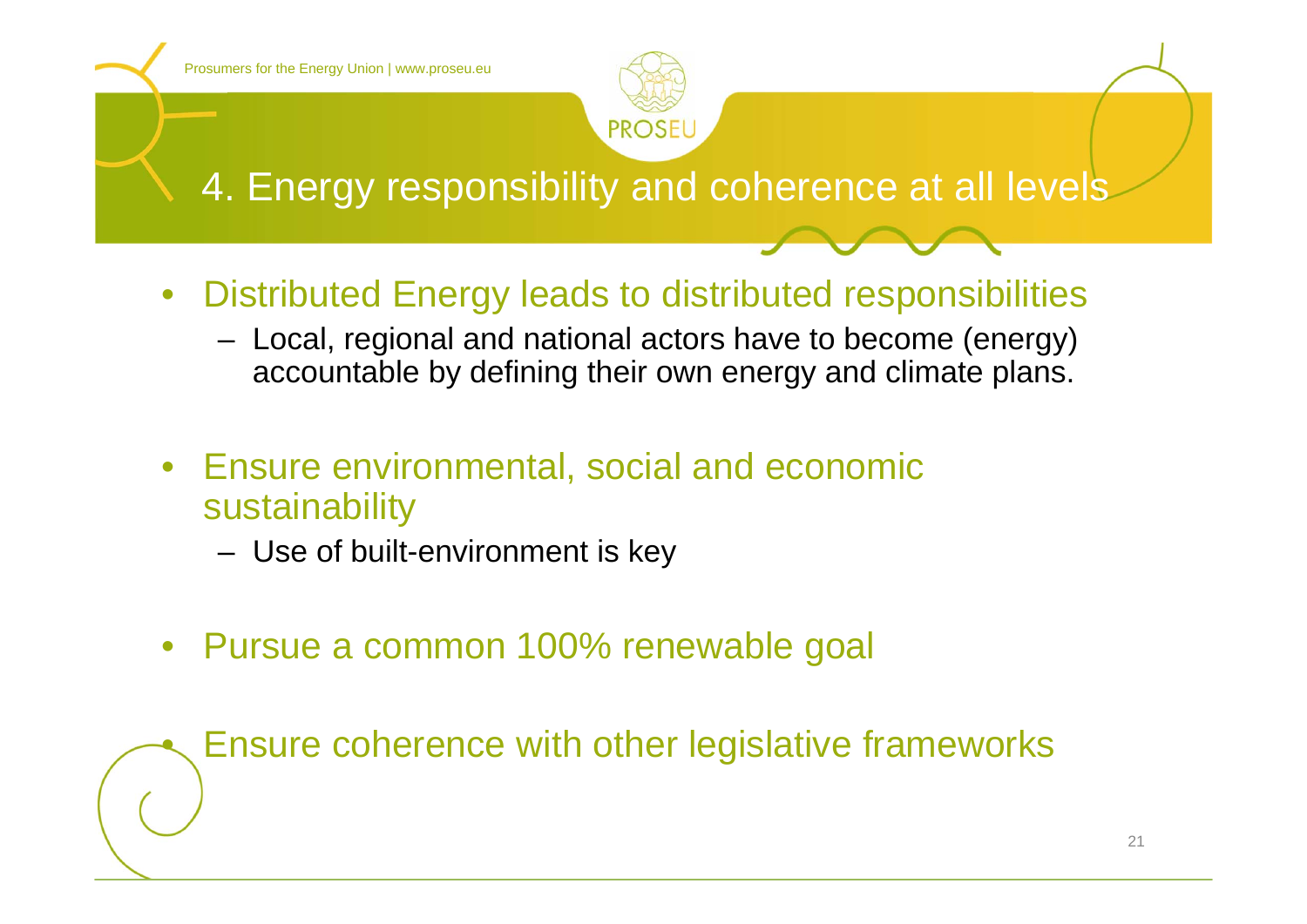![](_page_21_Picture_1.jpeg)

4. Ensure Policy Coherence: Prosumerism effects and is affected by various legislative and regulatory frameworks

| <b>Climate</b>     | <b>Infrastructure &amp;</b><br><b>Development</b> | <b>Social affairs</b>                             | Data & security<br>protection |
|--------------------|---------------------------------------------------|---------------------------------------------------|-------------------------------|
| <b>Environment</b> | <b>Economic &amp; fiscal</b><br>policies          | <b>Trade &amp;</b><br>international<br>investment | <b>Education</b>              |

- Several frameworks acknowledge importance of RE but prosumerism is still not mentioned
- $\bullet$  Policy makers should get more familiar with opportunities that prosumers can offer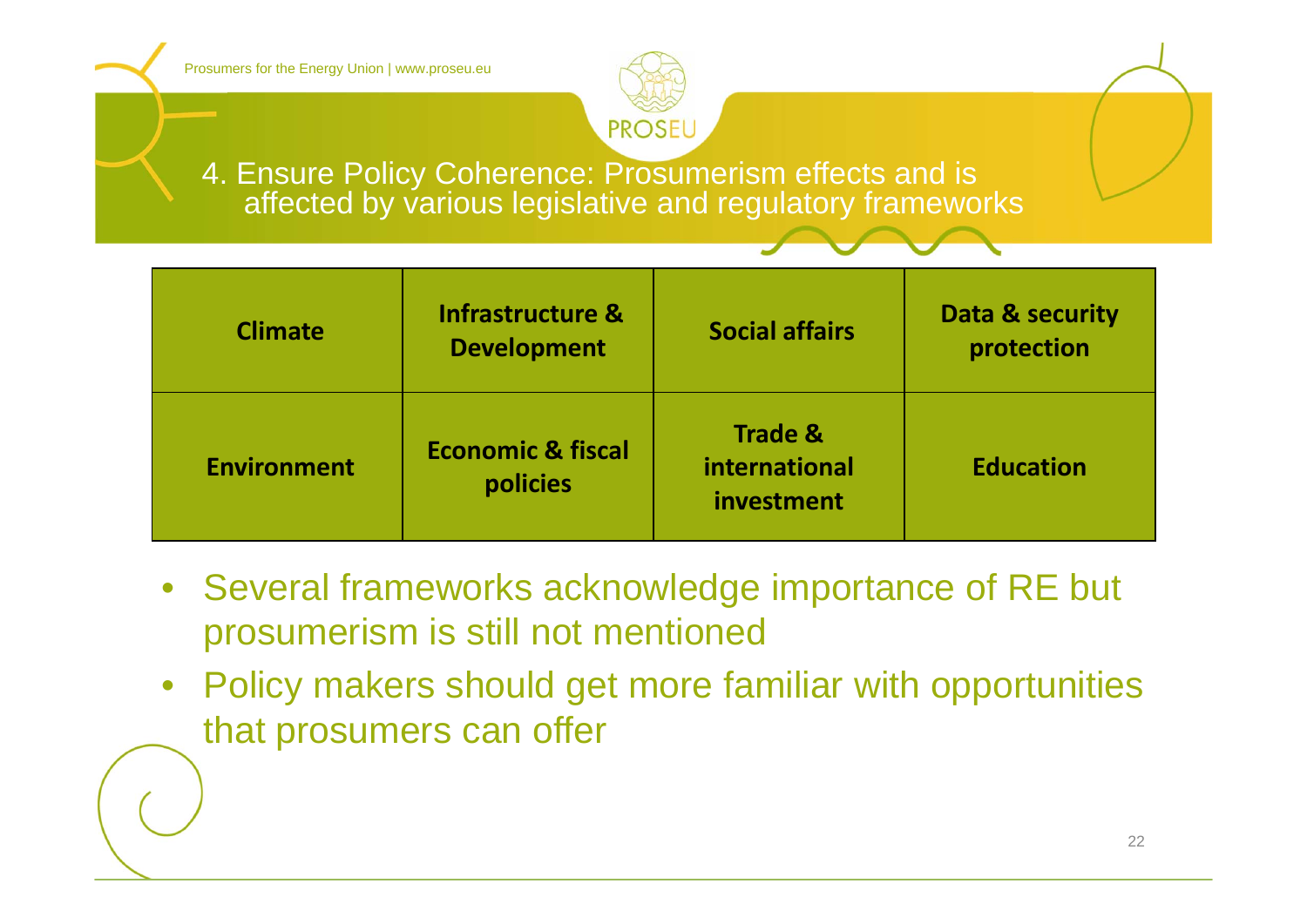![](_page_22_Picture_1.jpeg)

5. Ensuring prosumer participation in governance processes

- Acknowledge importance of governance
	- Prosumers are currently not sufficiently represented in decision and policy making processes.
	- Roles of different stakeholders need to be defined.
	- Ensure participation at EU, national and local level
- Governments should actively seek the input and advice of prosumer representatives
	- Encourage / support creation of prosumer representatives
	- See next slides on timelines for stakeholder consultation…

![](_page_22_Picture_10.jpeg)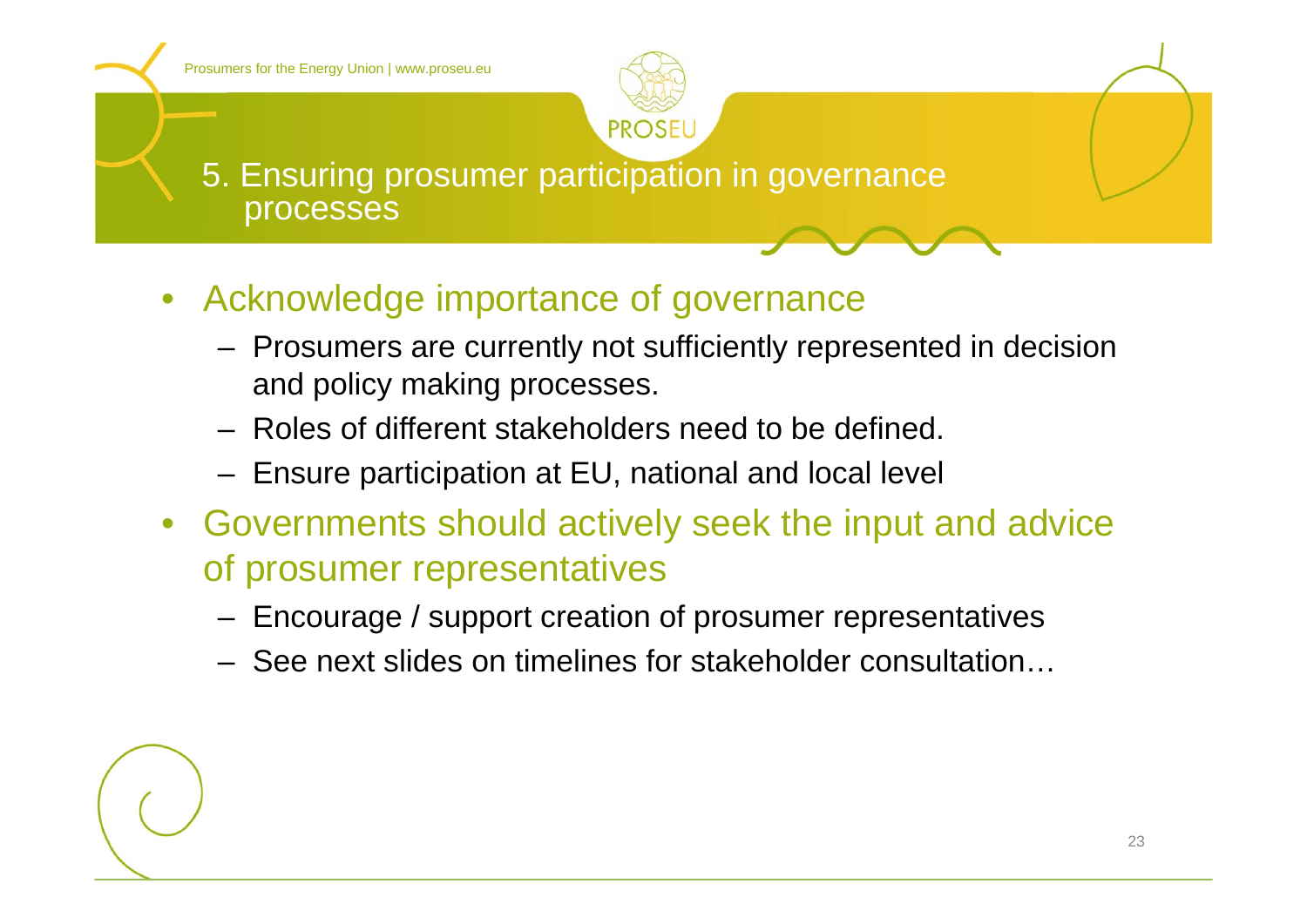![](_page_23_Picture_0.jpeg)

- •**Introduction**
- $\bullet$ What does transposition of EU directives mean?
- $\bullet$ What has to be transposed and how should it be done?
- •Proposed timelines and next steps
- $\bullet$ **Discussion**

![](_page_23_Picture_6.jpeg)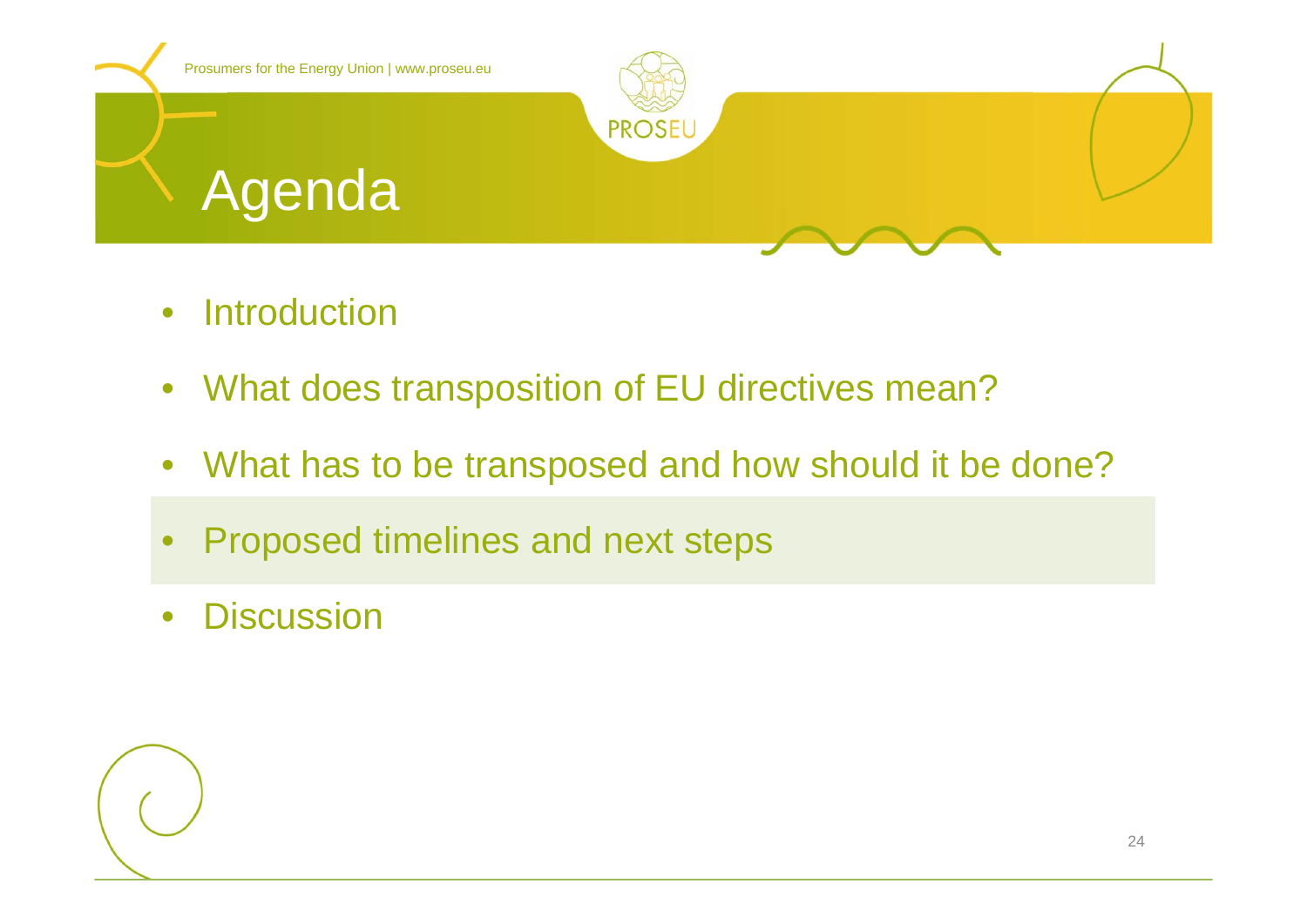![](_page_24_Picture_1.jpeg)

## Aarhus convention

- Participatory governance rights
	- Right of access to information
	- Public participation right
	- Right of access to justice
- Public participation
	- consultations should happen when options are still open
	- they should provide sufficient timeframes
	- and their results shall be taken into account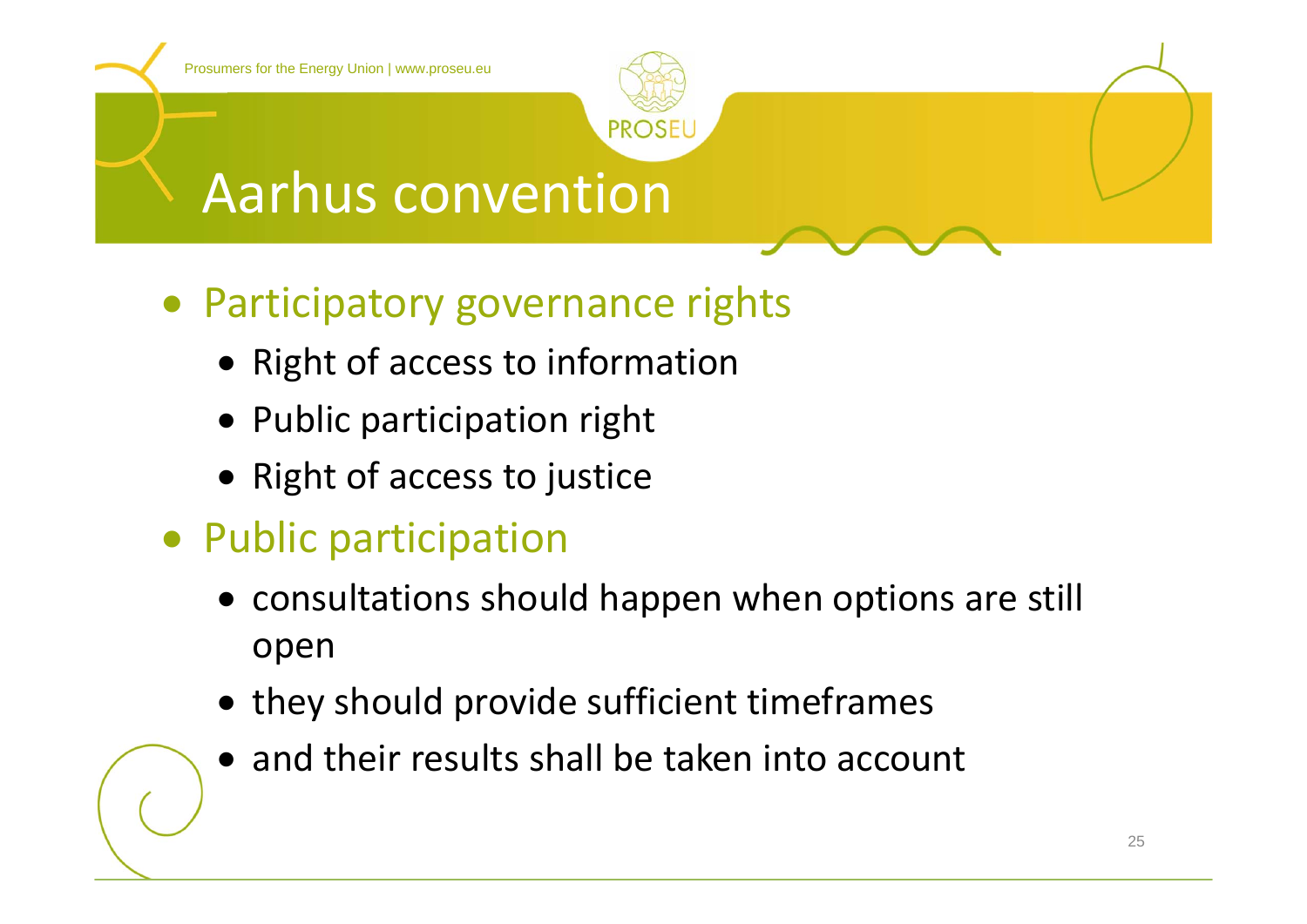![](_page_25_Picture_1.jpeg)

### Suggested timelines for transposition of EMD and RED II

![](_page_25_Figure_3.jpeg)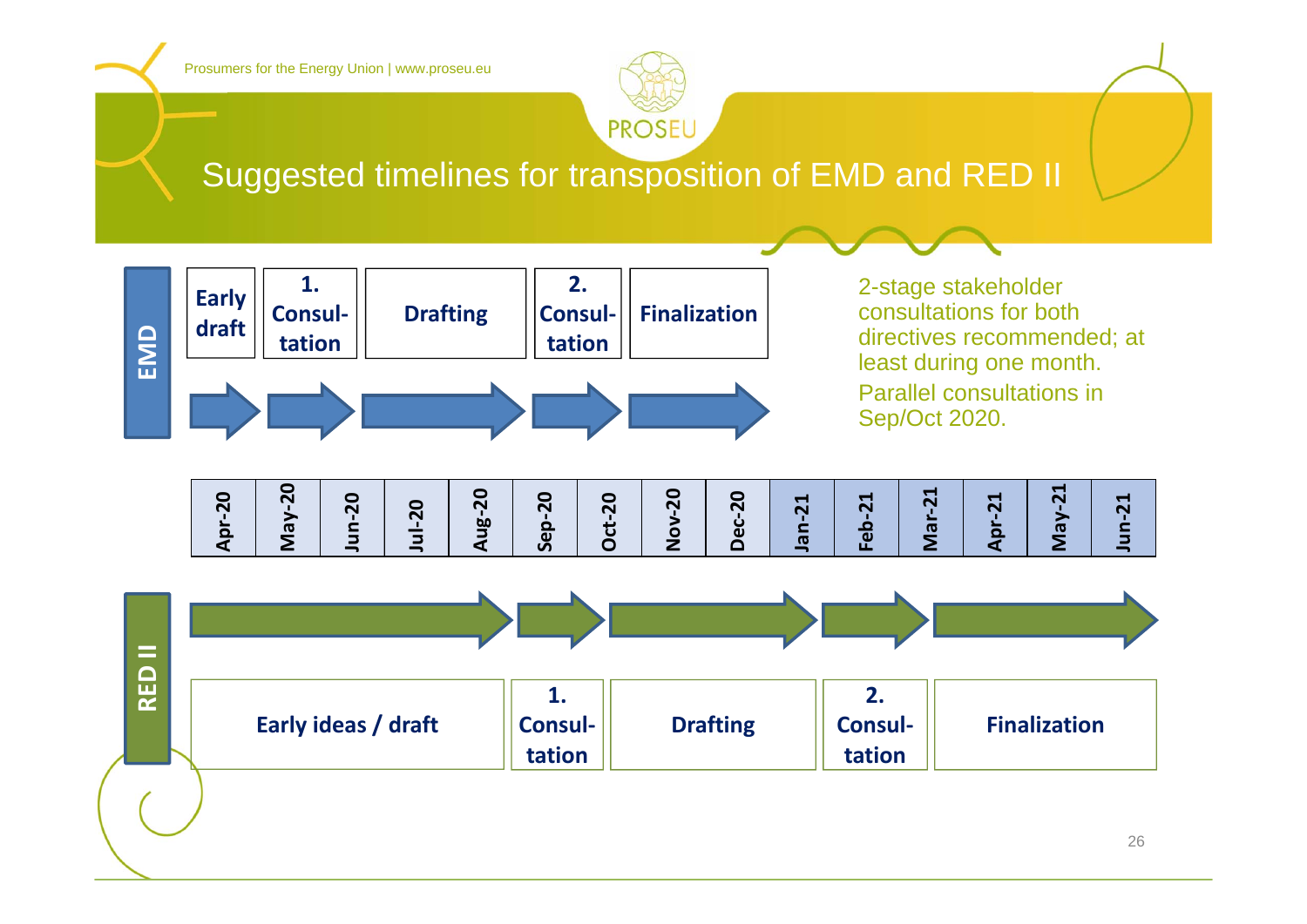![](_page_26_Figure_0.jpeg)

![](_page_26_Picture_1.jpeg)

## Vision of a Prosumer centred Energy Union

### **Today's typical European energy system (national)**

### **Future European Energy Union**

![](_page_26_Figure_5.jpeg)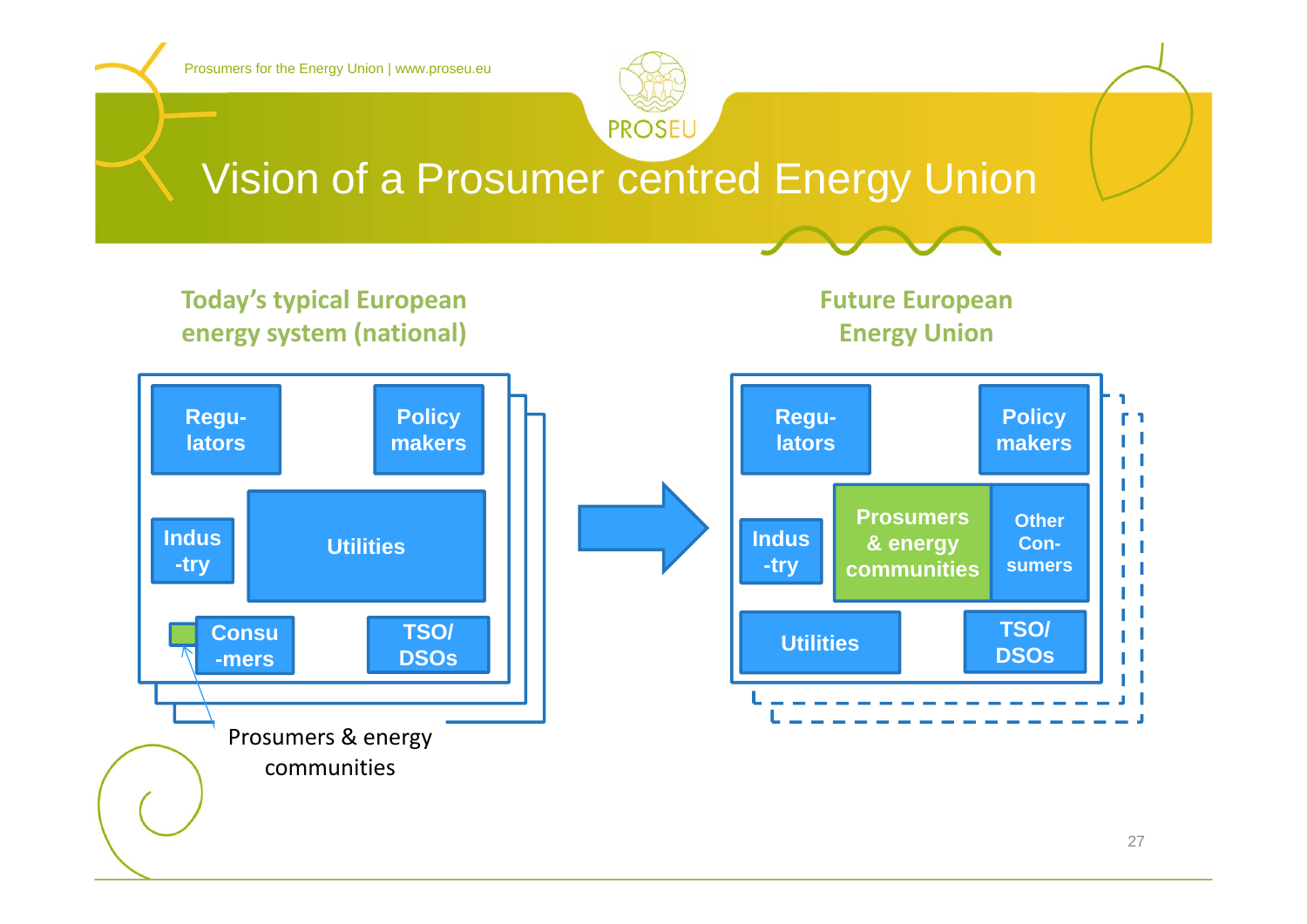![](_page_27_Picture_0.jpeg)

- $\bullet$ **Introduction**
- What does transposition of EU directives mean?
- What has to be transposed and how should it be done?
- $\bullet$ Proposed timelines and next steps
- •**Discussion**

![](_page_27_Picture_6.jpeg)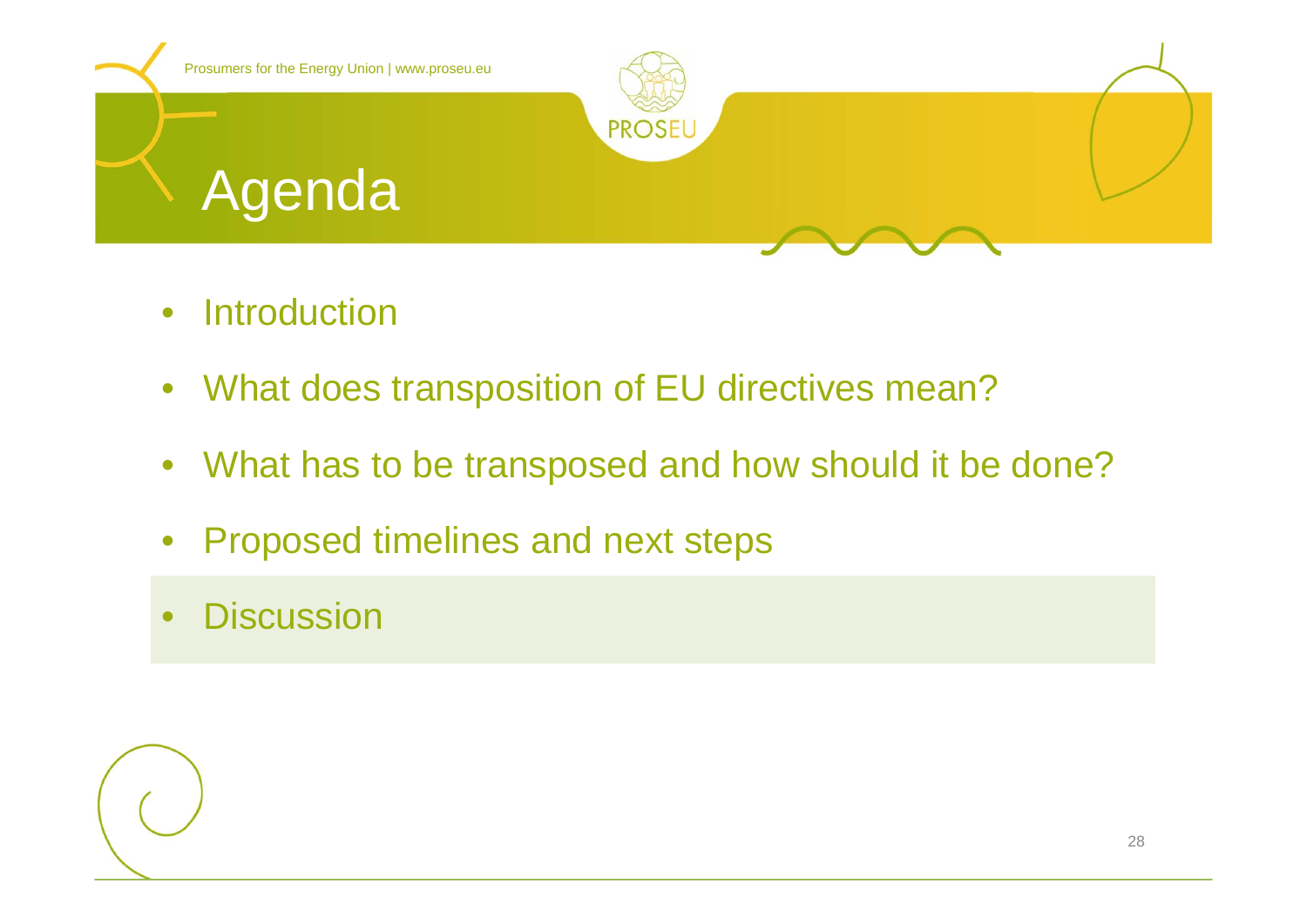![](_page_28_Picture_0.jpeg)

- $\bullet$ Do you think the recommendations are feasible?
- $\bullet$ Which other points should be looked at?
- $\bullet$  Do you think you can help influence the transposition process with your government?

**Please let us know your feedback and ideas!**

![](_page_28_Picture_5.jpeg)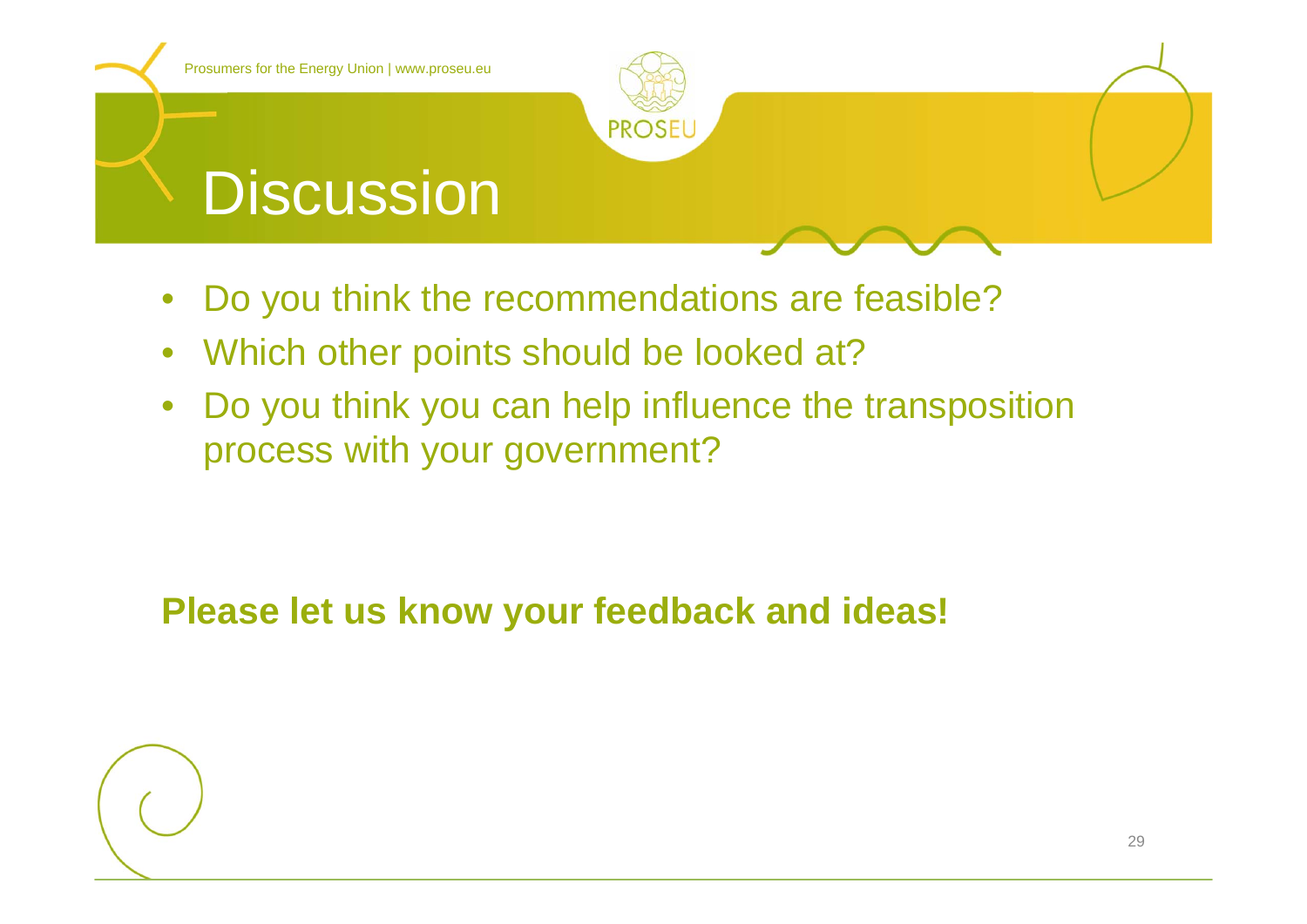![](_page_29_Picture_0.jpeg)

# Thank you for your attention!

For more information:

Kristian Petrick, eco-union, kristian.petrick@ecounion.eu; +34 637710451 info@proseu.eu | www.proseu.eu

http://www.fundacionfin.es/congreso-navarra-autoconsumo-generacion-energia/

![](_page_29_Picture_5.jpeg)

![](_page_29_Picture_6.jpeg)

This project received funding from the EU's Horizon 2020 research and innovation programme under grant agreement N°764056. The sole responsibility for the content of this document lies with the authors. It does not necessarily reflect the opinion of the EU. 30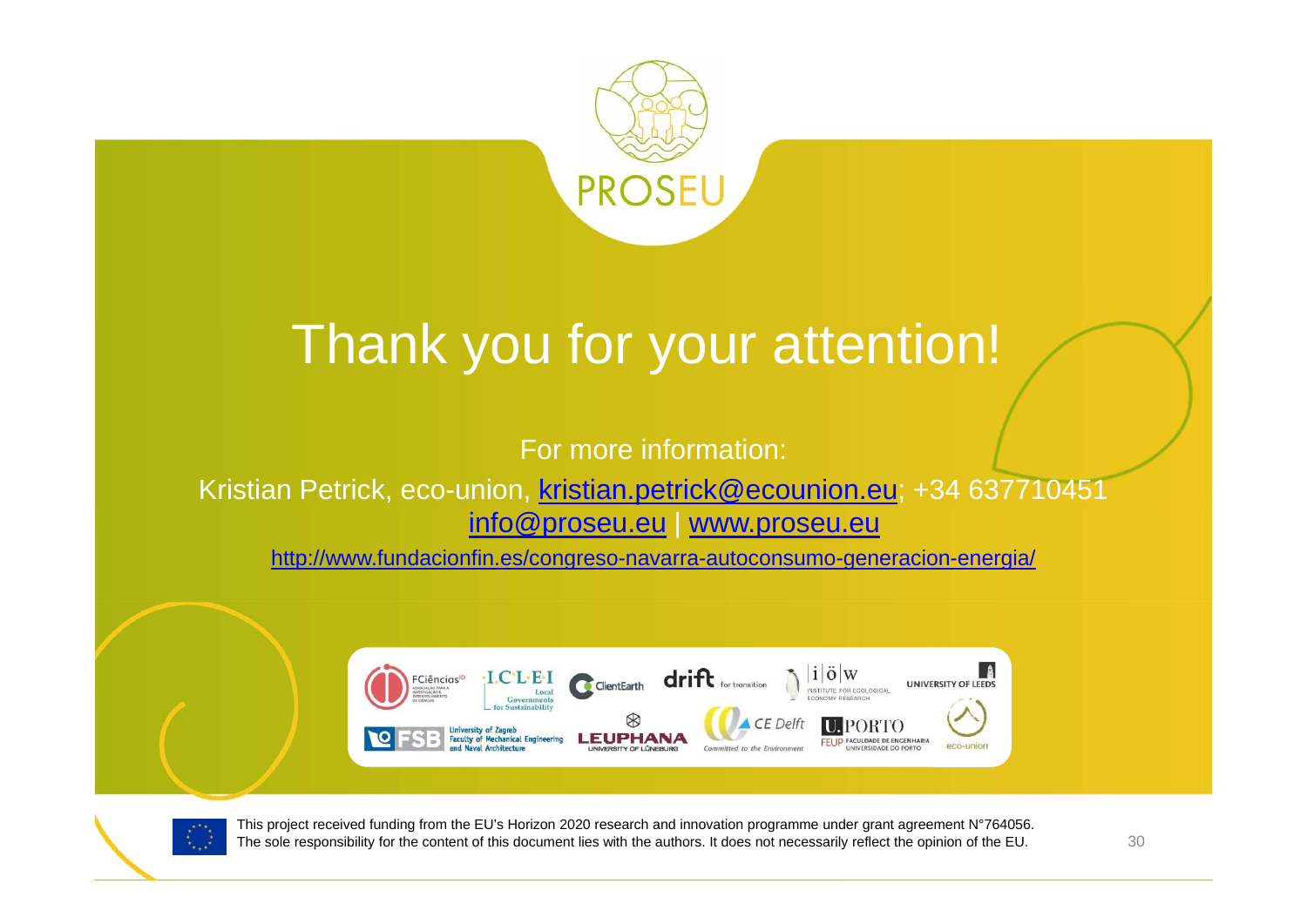![](_page_30_Picture_0.jpeg)

- A challenge to adapt the situation to new EU requirements
	- Definitions (various elements)
	- **Renewable v. Citizen Energy Communities**
	- Consistency in all EU MSs
	- Adaptation of existing forms to new requirements (new forms? difference with other legal forms? Added value?)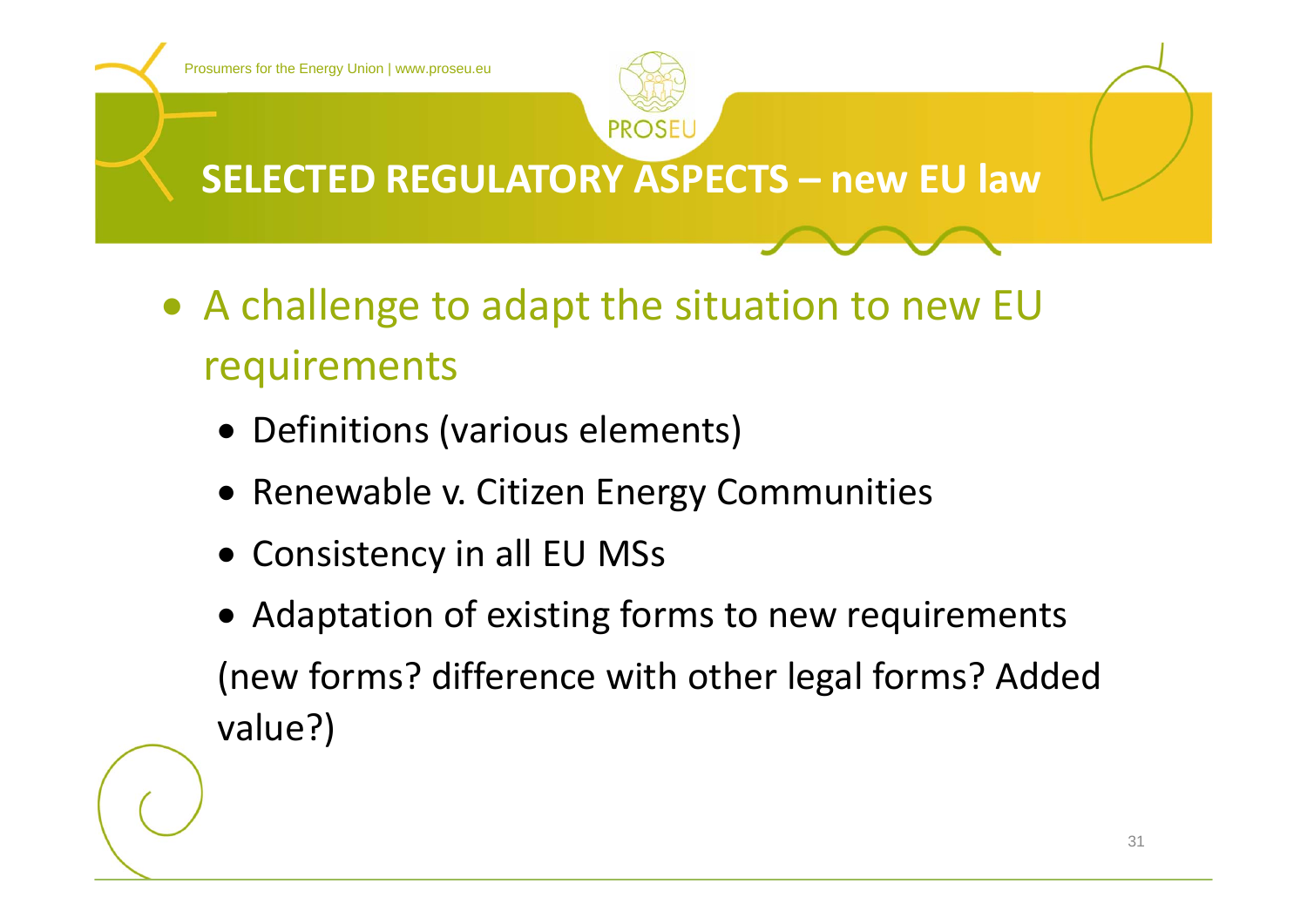![](_page_31_Picture_0.jpeg)

• https://ec.europa.eu/info/energy-climatechange-environment/overalltargets/national-energy-and-climate-plansnecps\_en#final-necps

![](_page_31_Picture_2.jpeg)